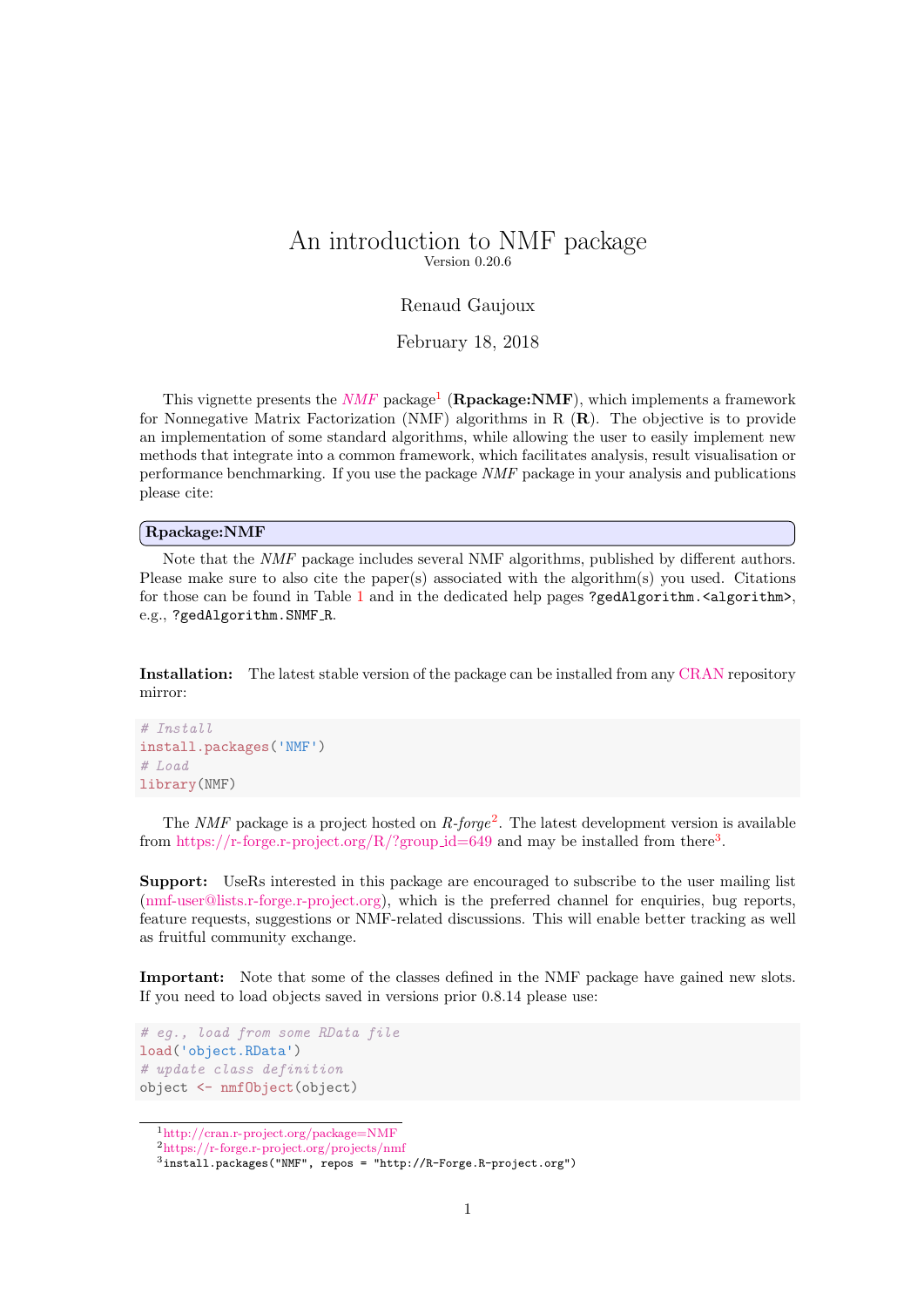# Contents

| $\mathbf{1}$   | Overview |                                                                                                    |                |  |  |
|----------------|----------|----------------------------------------------------------------------------------------------------|----------------|--|--|
|                | 1.1      |                                                                                                    | $\sqrt{3}$     |  |  |
|                | 1.2      |                                                                                                    | 3              |  |  |
|                | 1.3      |                                                                                                    | $\overline{4}$ |  |  |
|                | 1.4      |                                                                                                    | $\overline{4}$ |  |  |
|                | 1.5      |                                                                                                    | $\,6$          |  |  |
|                | 1.6      |                                                                                                    | $\overline{7}$ |  |  |
|                | 1.7      |                                                                                                    | 8              |  |  |
|                |          |                                                                                                    |                |  |  |
| $\mathbf{2}$   |          | Use case: Golub dataset                                                                            | 8              |  |  |
|                | 2.1      |                                                                                                    | 9              |  |  |
|                |          | 2.1.1                                                                                              | 9              |  |  |
|                |          | 2.1.2                                                                                              | 9              |  |  |
|                |          | 2.1.3                                                                                              | 11             |  |  |
|                | 2.2      |                                                                                                    | 11             |  |  |
|                |          | 2.2.1                                                                                              | 11             |  |  |
|                |          | 2.2.2                                                                                              | 13             |  |  |
|                | 2.3      | Specifying the seeding method $\dots \dots \dots \dots \dots \dots \dots \dots \dots \dots \dots$  | 13             |  |  |
|                |          | 2.3.1                                                                                              | 13             |  |  |
|                |          | 2.3.2                                                                                              | 13             |  |  |
|                |          | 2.3.3                                                                                              | 14             |  |  |
|                |          | 2.3.4                                                                                              | 14             |  |  |
|                | 2.4      |                                                                                                    | 15             |  |  |
|                | 2.5      |                                                                                                    | 16             |  |  |
|                |          | 2.5.1                                                                                              | 16             |  |  |
|                |          | 2.5.2                                                                                              | 16             |  |  |
|                |          | 2.5.3                                                                                              | 16             |  |  |
|                |          | 2.5.4                                                                                              | 17             |  |  |
|                |          | 2.5.5                                                                                              | 18             |  |  |
|                | 2.6      |                                                                                                    | $20\,$         |  |  |
|                |          | 2.6.1                                                                                              | 22             |  |  |
|                | 2.7      |                                                                                                    | 22             |  |  |
|                | 2.8      |                                                                                                    | 23             |  |  |
|                |          |                                                                                                    |                |  |  |
| $\bf{3}$       |          | <b>Extending the package</b>                                                                       | 24             |  |  |
|                | 3.1      |                                                                                                    | 25             |  |  |
|                |          | Using a custom algorithm $\ldots \ldots \ldots \ldots \ldots \ldots \ldots \ldots \ldots$<br>3.1.1 | 25             |  |  |
|                |          |                                                                                                    | 26             |  |  |
|                |          | Defining algorithms for mixed sign data<br>3.1.3                                                   | 27             |  |  |
|                |          | 3.1.4                                                                                              | 28             |  |  |
|                | 3.2      |                                                                                                    | 30             |  |  |
|                |          |                                                                                                    |                |  |  |
| $\overline{4}$ |          | <b>Advanced</b> usage                                                                              | 31             |  |  |
|                | 4.1      |                                                                                                    | 31             |  |  |
| 5              |          | <b>Session Info</b>                                                                                | 33             |  |  |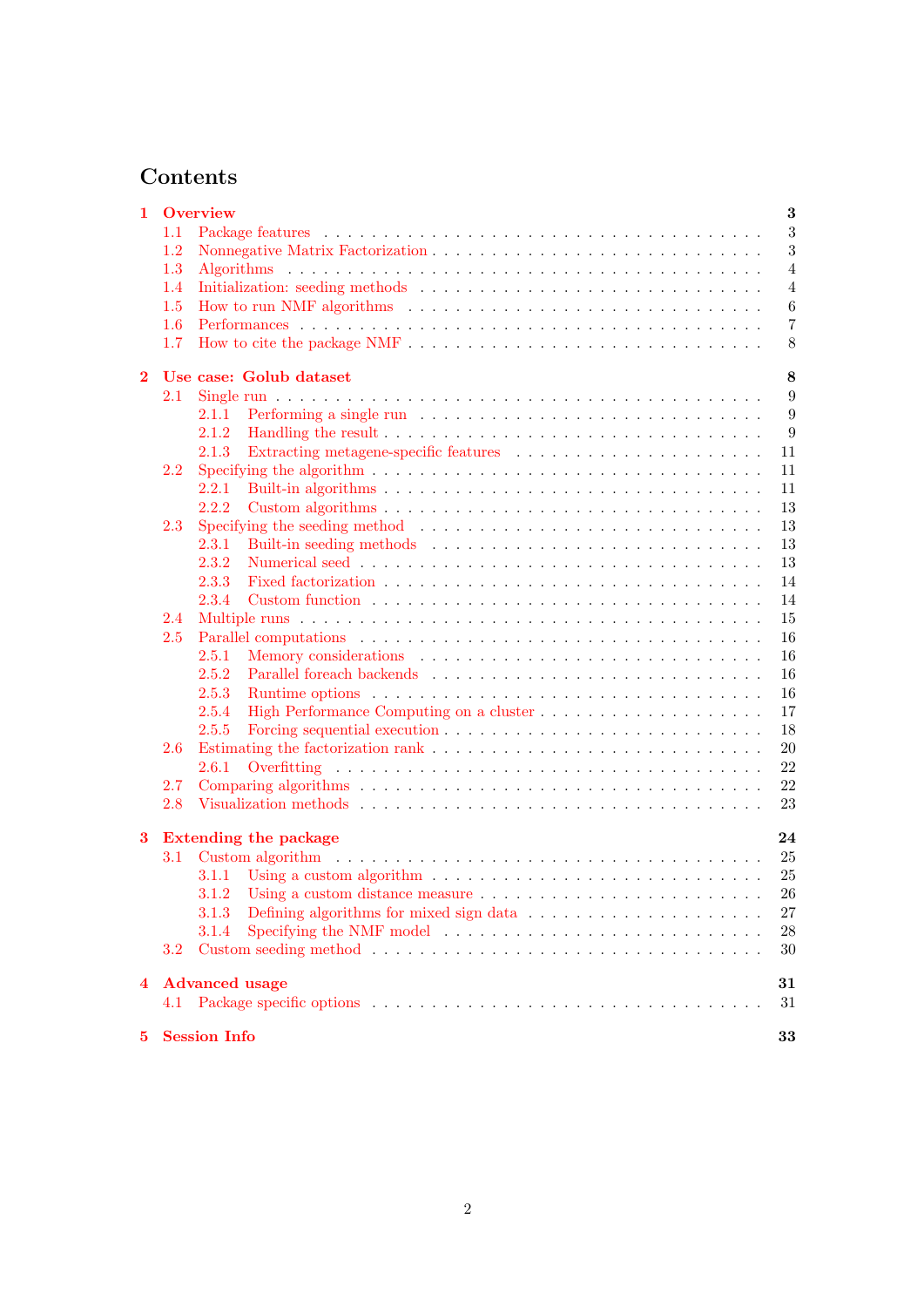# <span id="page-2-0"></span>1 Overview

#### <span id="page-2-1"></span>1.1 Package features

This section provides a quick overview of the NMF package package's features. Section [2](#page-7-1) provides more details, as well as sample code on how to actually perform common tasks in NMF analysis. The NMF package package provides:

- 11 built-in algorithms;
- 4 built-in seeding methods;
- Single interface to perform all algorithms, and combine them with the seeding methods;
- Provides a common framework to test, compare and develop NMF methods;
- Accept custom algorithms and seeding methods;
- Plotting utility functions to visualize and help in the interpretation of the results;
- Transparent parallel computations;
- Optimized and memory efficient  $C++$  implementations of the standard algorithms;
- Optional layer for bioinformatics using BioConductor (Gentleman2004);

#### <span id="page-2-2"></span>1.2 Nonnegative Matrix Factorization

This section gives a formal definition for Nonnegative Matrix Factorization problems, and defines the notations used throughout the vignette.

Let X be a  $n \times p$  non-negative matrix, (i.e with  $x_{ij} \geq 0$ , denoted  $X \geq 0$ ), and  $r > 0$  an integer. Non-negative Matrix Factorization (NMF) consists in finding an approximation

<span id="page-2-4"></span>
$$
X \approx WH \tag{1}
$$

where  $W, H$  are  $n \times r$  and  $r \times p$  non-negative matrices, respectively. In practice, the factorization rank r is often chosen such that  $r \ll \min(n, p)$ . The objective behind this choice is to summarize and split the information contained in  $X$  into r factors: the columns of  $W$ .

Depending on the application field, these factors are given different names: basis images, metagenes, source signals. In this vignette we equivalently and alternatively use the terms basis matrix or metagenes to refer to matrix  $W$ , and mixture coefficient matrix and metagene expression profiles to refer to matrix H.

The main approach to NMF is to estimate matrices  $W$  and  $H$  as a local minimum:

<span id="page-2-3"></span>
$$
\min_{W,H \ge 0} \underbrace{[D(X, WH) + R(W, H)]}_{=F(W,H)} \tag{2}
$$

where

 $\bullet$  D is a loss function that measures the quality of the approximation. Common loss functions are based on either the Frobenius distance

$$
D: A, B \mapsto \frac{Tr(AB^{t})}{2} = \frac{1}{2} \sum_{ij} (a_{ij} - b_{ij})^{2},
$$

or the Kullback-Leibler divergence.

$$
D: A, B \mapsto KL(A||B) = \sum_{i,j} a_{ij} \log \frac{a_{ij}}{b_{ij}} - a_{ij} + b_{ij}.
$$

 $\bullet$  R is an optional regularization function, defined to enforce desirable properties on matrices  $W$  and  $H$ , such as smoothness or sparsity (Cichocki2008).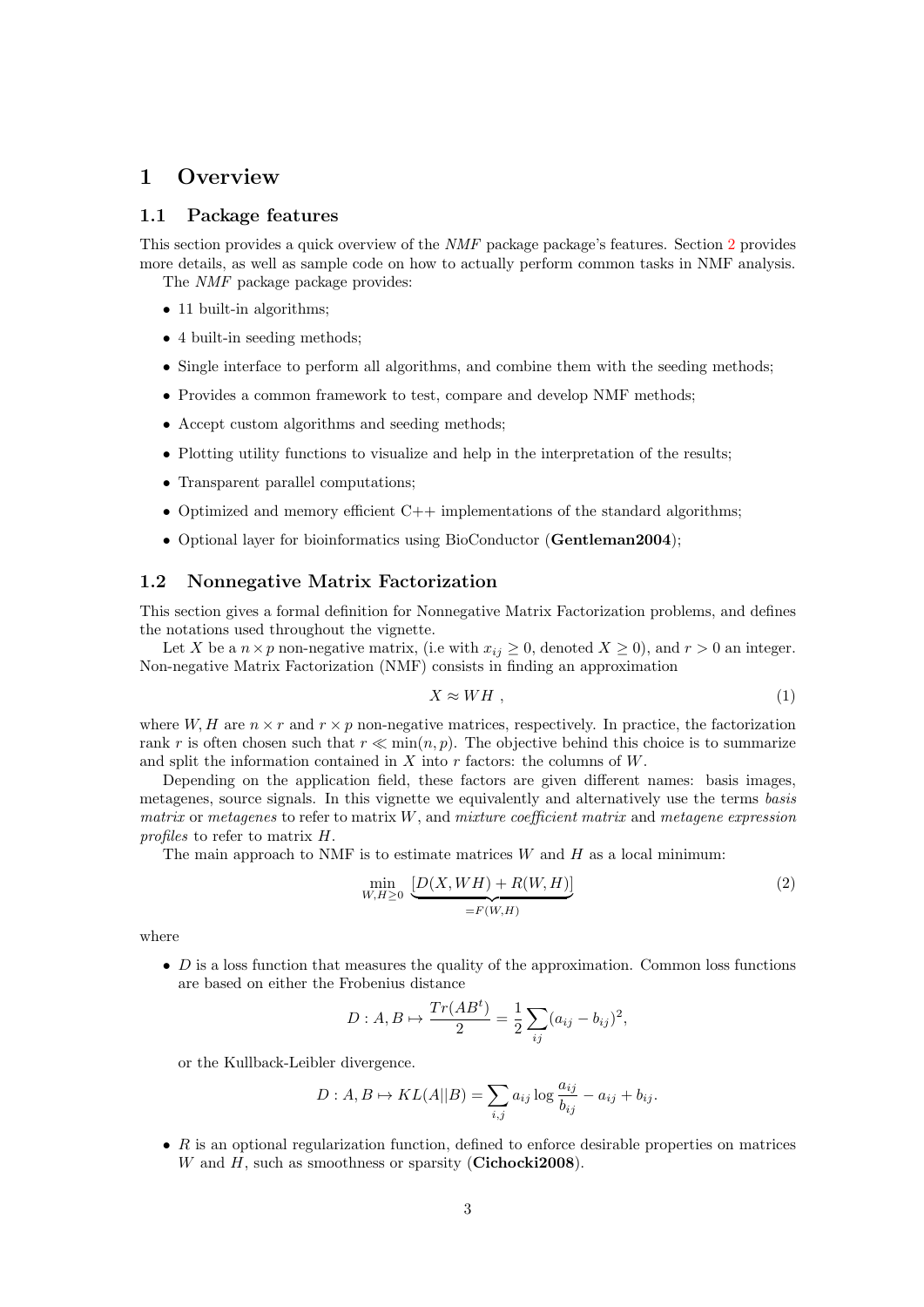### <span id="page-3-0"></span>1.3 Algorithms

NMF algorithms generally solve problem [\(2\)](#page-2-3) iteratively, by building a sequence of matrices  $(W_k, H_k)$ that reduces at each step the value of the objective function F. Beside some variations in the specification of  $F$ , they also differ in the optimization techniques that are used to compute the updates for  $(W_k, H_k)$ .

For reviews on NMF algorithms see (Berry2007; Chu2004) and references therein.

The NMF package package implements a number of published algorithms, and provides a general framework to implement other ones. Table [1](#page-4-0) gives a short description of each one of the built-in algorithms:

The built-in algorithms are listed or retrieved with function nmfAlgorithm. A given algorithm is retrieved by its name (a character key), that is partially matched against the list of available algorithms:

```
# list all available algorithms
nmfAlgorithm()
## [1] "brunet" "KL" "lee" "Frobenius" "offset"
## [6] "nsNMF" "ls-nmf" "pe-nmf" "siNMF" "snmf/r"
## [11] "snmf/l"
# retrieve a specific algorithm: 'brunet'
nmfAlgorithm('brunet')
## <object of class: NMFStrategyIterative>
## name: brunet [NMF]
## objective: 'KL'
## model: NMFstd
## <Iterative schema>
## onInit: none
## Update: function (i, v, x, copy = FALSE, eps = .Machine$double.eps, ...)
## Stop: 'connectivity'
## onReturn: none
# partial match is also fine
identical(nmfAlgorithm('br'), nmfAlgorithm('brunet'))
## [1] TRUE
```
### <span id="page-3-1"></span>1.4 Initialization: seeding methods

NMF algorithms need to be initialized with a seed (i.e. a value for  $W_0$  and/or  $H_0^4$  $H_0^4$ ), from which to start the iteration process. Because there is no global minimization algorithm, and due to the problem's high dimensionality, the choice of the initialization is in fact very important to ensure meaningful results.

The more common seeding method is to use a random starting point, where the entries of  $W$  and/or  $H$  are drawn from a uniform distribution, usually within the same range as the target matrix's entries. This method is very simple to implement. However, a drawback is that to achieve stability one has to perform multiple runs, each with a different starting point. This significantly increases the computation time needed to obtain the desired factorization.

To tackle this problem, some methods have been proposed so as to compute a reasonable starting point from the target matrix itself. Their objective is to produce deterministic algorithms that need to run only once, still giving meaningful results.

<span id="page-3-2"></span><sup>&</sup>lt;sup>4</sup>Some algorithms only need one matrix factor (either W or H) to be initialized. See for example the SNMF/R(L) algorithm of Kim and Park (KimH2007).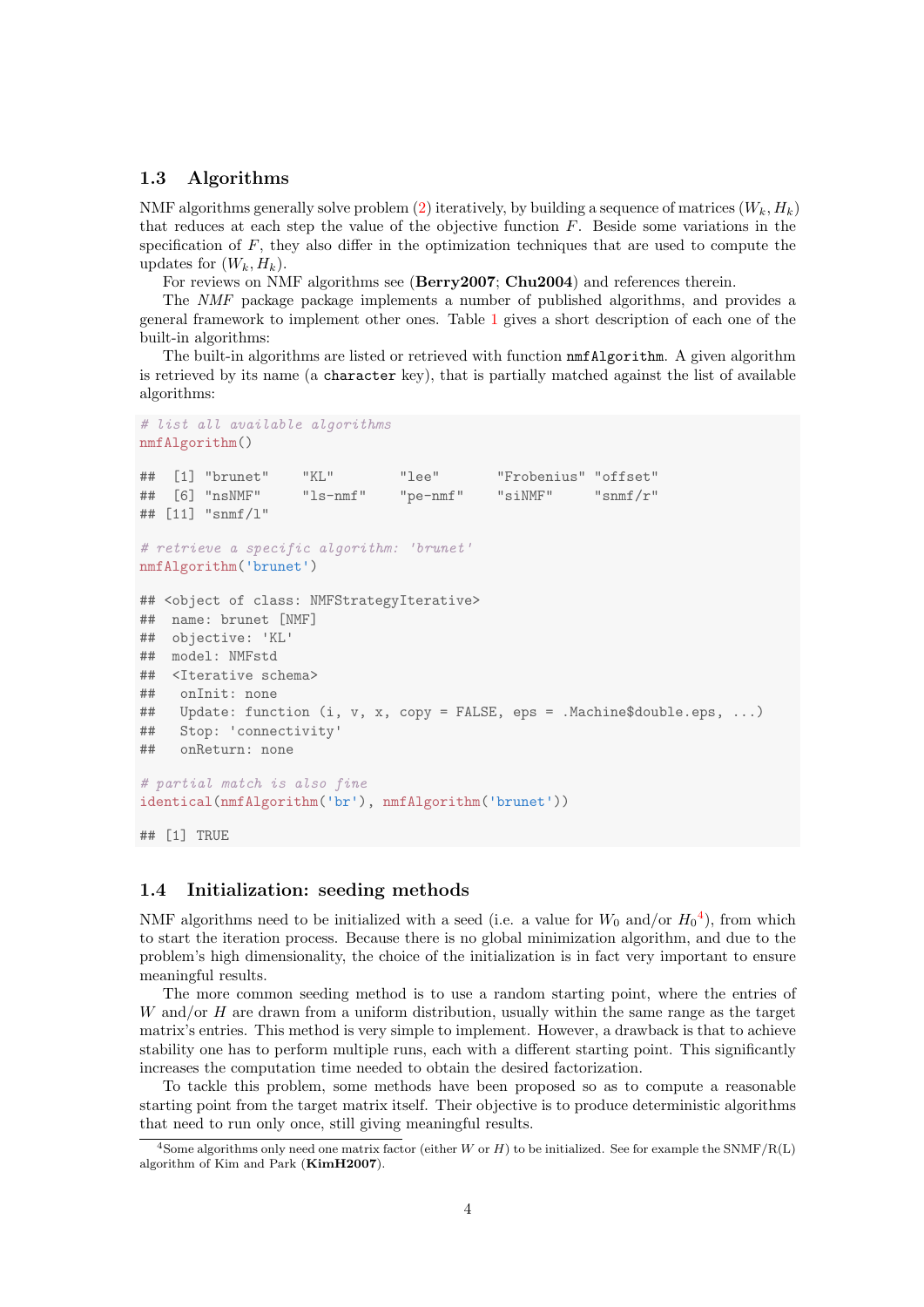<span id="page-4-0"></span>

| Key               | Description                                                                                                                                           |  |  |  |  |
|-------------------|-------------------------------------------------------------------------------------------------------------------------------------------------------|--|--|--|--|
| brunet            | Standard NMF. Based on Kullback-Leibler divergence, it uses simple multi-<br>plicative updates from (Lee2001), enhanced to avoid numerical underflow. |  |  |  |  |
|                   |                                                                                                                                                       |  |  |  |  |
|                   |                                                                                                                                                       |  |  |  |  |
|                   |                                                                                                                                                       |  |  |  |  |
|                   | $H_{kj} \leftarrow H_{kj} \frac{\left(\sum_l \frac{W_{lk} V_{lj}}{(WH)_{lj}}\right)}{\sum_l W_{lk}}$<br>(3)                                           |  |  |  |  |
|                   |                                                                                                                                                       |  |  |  |  |
|                   | $\begin{array}{rcl} W_{ik} & \leftarrow & W_{ik} \frac{\sum_l [H_{kl} A_{il}/(W H)_{il}]}{\sum_l H_{kl}} \end{array}$<br>(4)                          |  |  |  |  |
|                   |                                                                                                                                                       |  |  |  |  |
|                   | Reference: (Brunet2004)                                                                                                                               |  |  |  |  |
| lee               | Standard NMF. Based on euclidean distance, it uses simple multiplicative                                                                              |  |  |  |  |
|                   | updates                                                                                                                                               |  |  |  |  |
|                   |                                                                                                                                                       |  |  |  |  |
|                   |                                                                                                                                                       |  |  |  |  |
|                   | $\begin{array}{rcl} H_{kj} & \leftarrow & H_{kj} \frac{(W^T V)_{kj}}{(W^T W H)_{ki}} \end{array}$<br>(5)                                              |  |  |  |  |
|                   | $W_{ik} \leftarrow W_{ik} \frac{(VH^T)_{ik}}{(WHH^T)_{ik}}$                                                                                           |  |  |  |  |
|                   | (6)                                                                                                                                                   |  |  |  |  |
|                   | Reference: (Lee2001)                                                                                                                                  |  |  |  |  |
| nsNMF             | Non-smooth NMF. Uses a modified version of Lee and Seung's multiplicative                                                                             |  |  |  |  |
|                   | updates for Kullback-Leibler divergence to fit a extension of the standard                                                                            |  |  |  |  |
|                   | NMF model. It is meant to give sparser results.                                                                                                       |  |  |  |  |
|                   | Reference: (Pascual-Montano2006)                                                                                                                      |  |  |  |  |
| offset            | Uses a modified version of Lee and Seung's multiplicative updates for eu-                                                                             |  |  |  |  |
|                   | clidean distance, to fit a NMF model that includes an intercept.                                                                                      |  |  |  |  |
|                   | Reference: (Badea2008)<br>Pattern-Expression NMF. Uses multiplicative updates to minimize an objec-                                                   |  |  |  |  |
| pe-nmf            | tive function based on the Euclidean distance and regularized for effective                                                                           |  |  |  |  |
|                   | expression of patterns with basis vectors.                                                                                                            |  |  |  |  |
|                   | Reference: (Zhang2008)                                                                                                                                |  |  |  |  |
| $snmf/r$ , snmf/1 | Alternating Least Square (ALS) approach. It is meant to be very fast com-                                                                             |  |  |  |  |
|                   | pared to other approaches.                                                                                                                            |  |  |  |  |
|                   | Reference: (KimH2007)                                                                                                                                 |  |  |  |  |

Table 1: Description of the implemented NMF algorithms. The first column gives the key to use in the call to the nmf function.

For a review on some existing NMF initializations see (Albright2006) and references therein. The NMF package package implements a number of already published seeding methods, and provides a general framework to implement other ones. Table [2](#page-5-1) gives a short description of each one of the built-in seeding methods:

The built-in seeding methods are listed or retrieved with function nmfSeed. A given seeding method is retrieved by its name (a character key) that is partially matched against the list of available seeding methods:

# list all available seeding methods nmfSeed() ## [1] "none" "random" "ica" "nndsvd" # retrieve a specific method: 'nndsvd'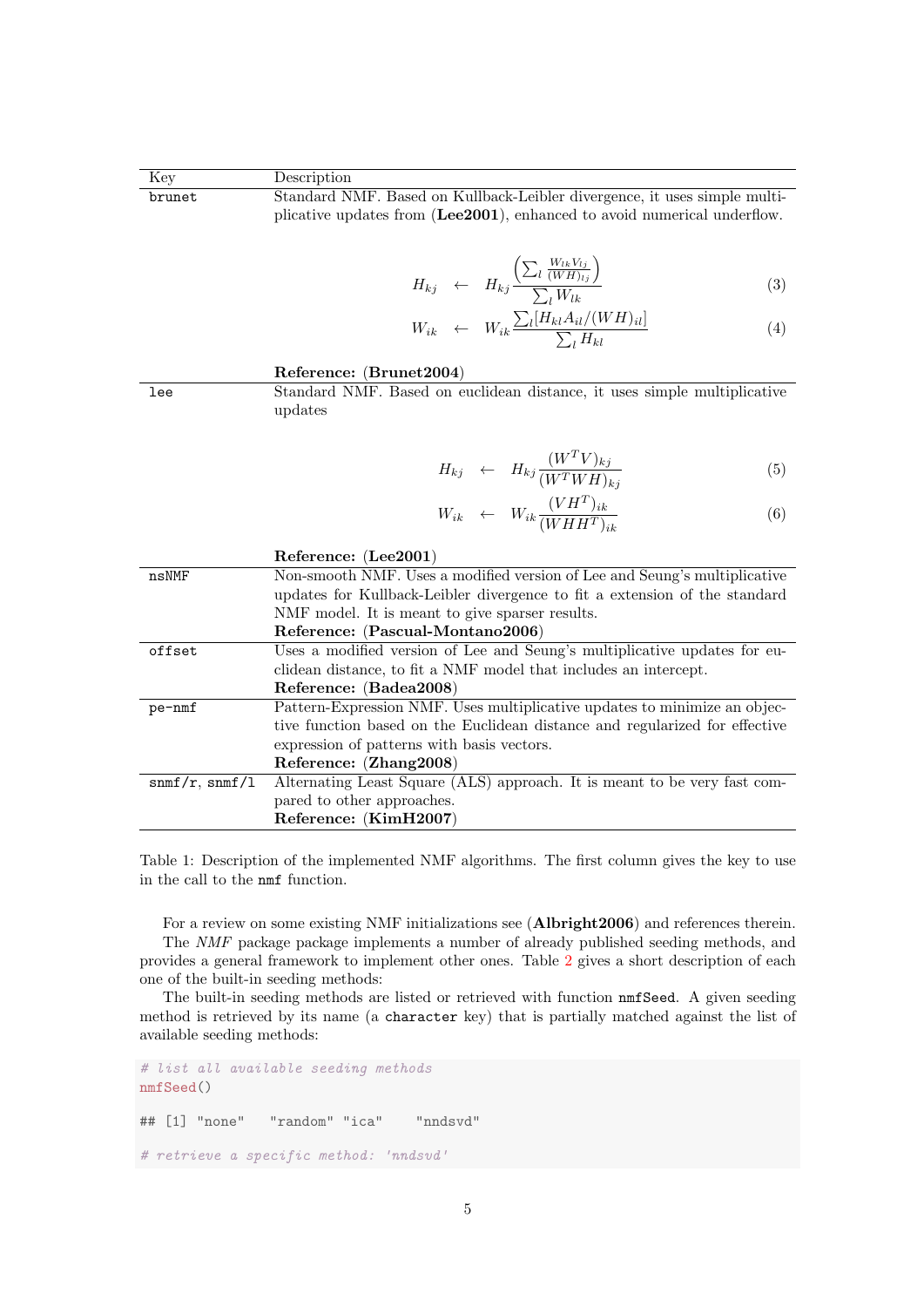```
nmfSeed('nndsvd')
```

```
## <object of class: NMFSeed >
## name: nndsvd
## method: <function>
# partial match is also fine
```
identical(nmfSeed('nn'), nmfSeed('nndsvd'))

## [1] TRUE

<span id="page-5-1"></span>

| Key    | Description                                                                                             |  |  |  |  |
|--------|---------------------------------------------------------------------------------------------------------|--|--|--|--|
| ica    | Uses the result of an Independent Component Analysis (ICA) (from the fastICA                            |  |  |  |  |
|        | package <sup>5</sup> ( <b>R</b> package: fast $ICA$ ). Only the positive part of the result are used to |  |  |  |  |
|        | initialize the factors.                                                                                 |  |  |  |  |
| nnsvd  | Nonnegative Double Singular Value Decomposition. The basic algorithm contains                           |  |  |  |  |
|        | no randomization and is based on two SVD processes, one approximating the data                          |  |  |  |  |
|        | matrix, the other approximating positive sections of the resulting partial SVD factors                  |  |  |  |  |
|        | utilizing an algebraic property of unit rank matrices. It is well suited to initialize NMF              |  |  |  |  |
|        | algorithms with sparse factors. Simple practical variants of the algorithm allows to                    |  |  |  |  |
|        | generate dense factors.                                                                                 |  |  |  |  |
|        | Reference: (Boutsidis2008)                                                                              |  |  |  |  |
| none   | Fix seed. This method allows the user to manually provide initial values for both                       |  |  |  |  |
|        | matrix factors.                                                                                         |  |  |  |  |
| random | The entries of each factors are drawn from a uniform distribution over $[0, max(V)],$                   |  |  |  |  |
|        | where $V$ is the target matrix.                                                                         |  |  |  |  |

Table 2: Description of the implemented seeding methods to initialize NMF algorithms. The first column gives the key to use in the call to the nmf function.

### <span id="page-5-0"></span>1.5 How to run NMF algorithms

Method nmf provides a single interface to run NMF algorithms. It can directly perform NMF on object of class matrix or data.frame and ExpressionSet — if the  $\it Biobase$  $\it Biobase$  package $^6$  $^6$   $({\bf R package: Biobase})$ is installed. The interface has four main parameters:

nmf(x, rank, method, seed, ...)

x is the target matrix, data.frame or ExpressionSet<sup>[7](#page-5-3)</sup>

rank is the factorization rank, i.e. the number of columns in matrix W.

- method is the algorithm used to estimate the factorization. The default algorithm is given by the package specific option 'default.algorithm', which defaults to 'brunet' on installation (Brunet2004).
- seed is the seeding method used to compute the starting point. The default method is given by the package specific option 'default.seed', which defaults to 'random' on initialization (see method ?rnmf for details on its implementation).

See also ?nmf for details on the interface and extra parameters.

<span id="page-5-3"></span><span id="page-5-2"></span><sup>6</sup><http://www.bioconductor.org/packages/release/bioc/html/Biobase.html>

<sup>7</sup>ExpressionSet is the base class for handling microarray data in BioConductor, and is defined in the Biobase package.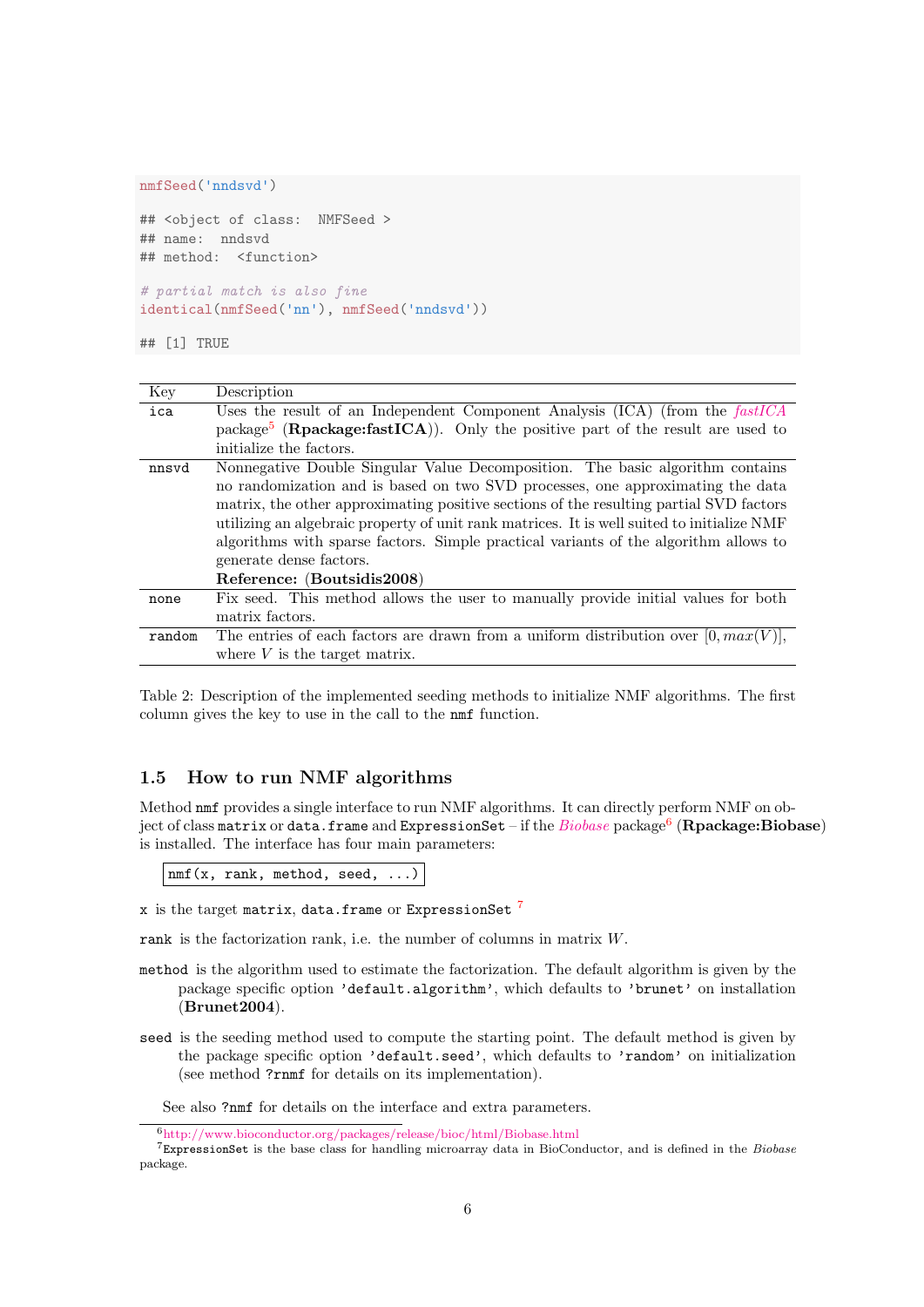### <span id="page-6-0"></span>1.6 Performances

Since version 0.4, some built-in algorithms are optimized in  $C++$ , which results in a significant speed-up and a more efficient memory management, especially on large scale data.

The older R versions of the concerned algorithms are still available, and accessible by adding the prefix '.R#' to the algorithms' access keys (e.g. the key '.R#offset' corresponds to the R implementation of NMF with offset (Badea2008)). Moreover they do not show up in the listing returned by the nmfAlgorithm function, unless argument all=TRUE:

```
nmfAlgorithm(all=TRUE)
```

```
## [1] ".R#brunet" "brunet" "KL" ".R#lee" "lee"
## [6] "Frobenius" ".R#offset" "offset" ".R#nsNMF" "nsNMF"
\## [11] ".M#brunet" "ls-nmf" "pe-nmf" ".siNMF" "siNMF"<br>\## [16] "snmf/r" "snmf/1"
## [16] "snmf/r"
# to get all the algorithms that have a secondary R version
nmfAlgorithm(version='R')
## brunet lee offset nsNMF
## ".R#brunet" ".R#lee" ".R#offset" ".R#nsNMF"
```
Table [3](#page-7-2) shows the speed-up achieved by the algorithms that benefit from the optimized code. All algorithms were run once with a factorization rank equal to 3, on the Golub data set which contains a  $5000 \times 38$  gene expression matrix. The same numeric random seed (seed=123456) was used for all factorizations. The columns  $C$  and  $R$  show the elapsed time (in seconds) achieved by the C++ version and R version respectively. The column *Speed.up* contains the ratio  $R/C$ .

```
# retrieve all the methods that have a secondary R version
meth <- nmfAlgorithm(version='R')
meth <- c(names(meth), meth)
meth
## brunet lee
## "brunet" "lee" "offset" "nsNMF" ".R#brunet" ".R#lee"
## offset nsNMF
## ".R#offset" ".R#nsNMF"
# load the Golub data
data(esGolub)
# compute NMF for each method
res <- nmf(esGolub, 3, meth, seed=123456)
## Compute NMF method 'brunet' [1/8] ... OK
## Compute NMF method 'lee' [2/8] ... OK
## Compute NMF method 'offset' [3/8] ... OK
## Compute NMF method 'nsNMF' [4/8] ... OK
## Compute NMF method '.R#brunet' [5/8] ... OK
## Compute NMF method '.R#lee' [6/8] ... OK
## Compute NMF method '.R#offset' [7/8] ... OK
## Compute NMF method '.R#nsNMF' [8/8] ... OK
# extract only the elapsed time
t <- sapply(res, runtime)[3,]
```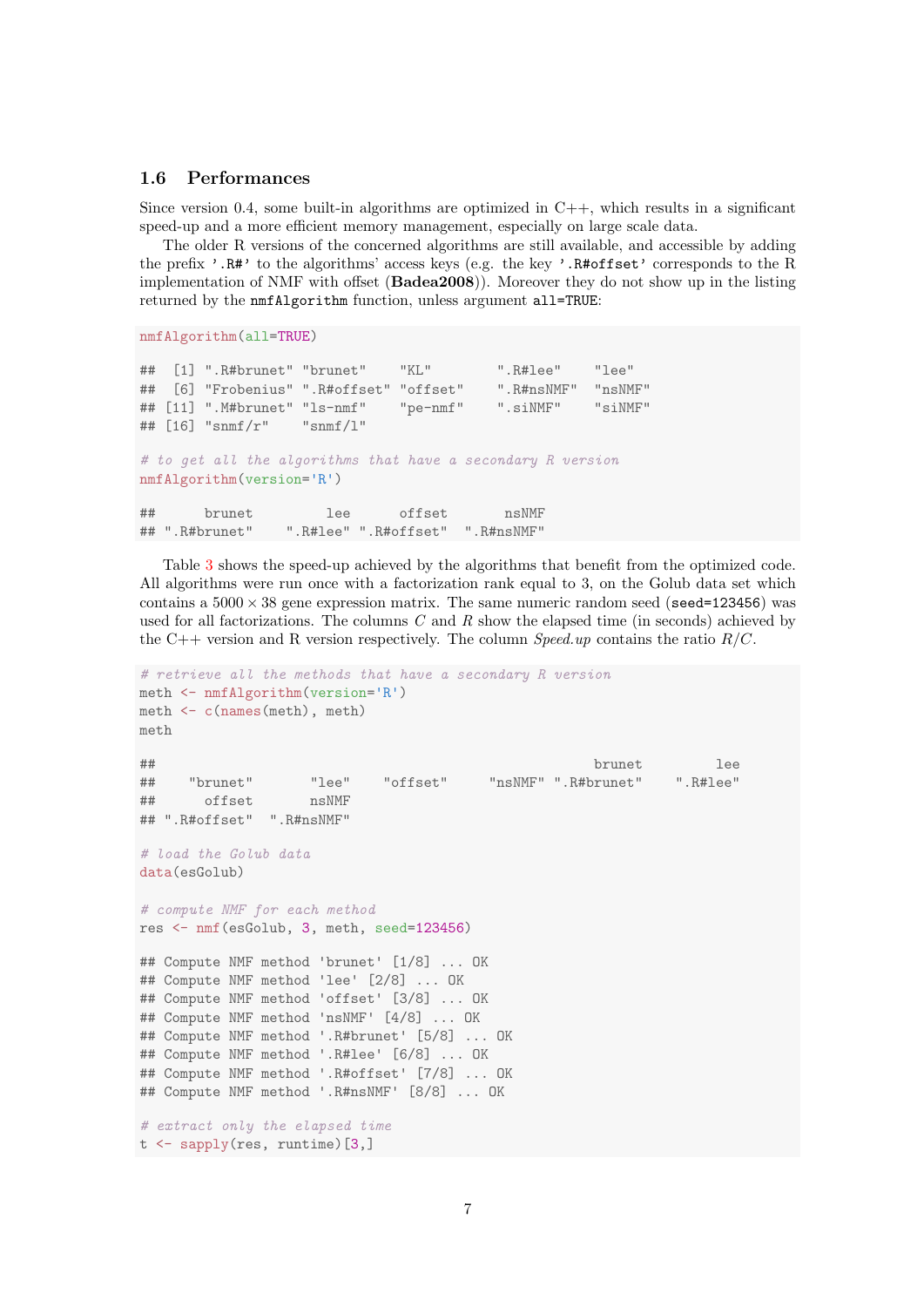|        | $\left( \cdot \right)$ | R.   | Speed.up |
|--------|------------------------|------|----------|
| brunet | 1.44                   | 2.12 | 1.47     |
| lee    | 1.81                   | 2.96 | 1.64     |
| offset | 2.36                   | 4.19 | 1.77     |
| nsNMF  | 2.40                   | 3.53 | 1.47     |

<span id="page-7-2"></span>Table 3: Performance speed up achieved by the optimized C++ implementation for some of the NMF algorithms.

### <span id="page-7-0"></span>1.7 How to cite the package NMF

To view all the package's bibtex citations, including all vignette(s) and manual(s):

```
# plain text
citation('NMF')
# or to get the bibtex entries
toBibtex(citation('NMF'))
```
# <span id="page-7-1"></span>2 Use case: Golub dataset

We illustrate the functionalities and the usage of the  $NMF$  package package on the – now standard – Golub dataset on leukemia. It was used in several papers on NMF (Brunet2004; Gao2005) and is included in the NMF package package's data, wrapped into an ExpressionSet object. For performance reason we use here only the first 200 genes. Therefore the results shown in the following are not meant to be biologically meaningful, but only illustrative:

```
data(esGolub)
esGolub
## ExpressionSet (storageMode: lockedEnvironment)
## assayData: 5000 features, 38 samples
## element names: exprs
## protocolData: none
## phenoData
## sampleNames: ALL_19769_B-cell ALL_23953_B-cell ... AML_7 (38
## total)
## varLabels: Sample ALL.AML Cell
## varMetadata: labelDescription
## featureData
## featureNames: M12759_at U46006_s_at ... D86976_at (5000 total)
## fvarLabels: Description
## fvarMetadata: labelDescription
## experimentData: use 'experimentData(object)'
## Annotation:
esGolub <- esGolub[1:200,]
# remove the uneeded variable 'Sample' from the phenotypic data
esGolub$Sample <- NULL
```
Note: To run this example, the Biobase package from BioConductor is required.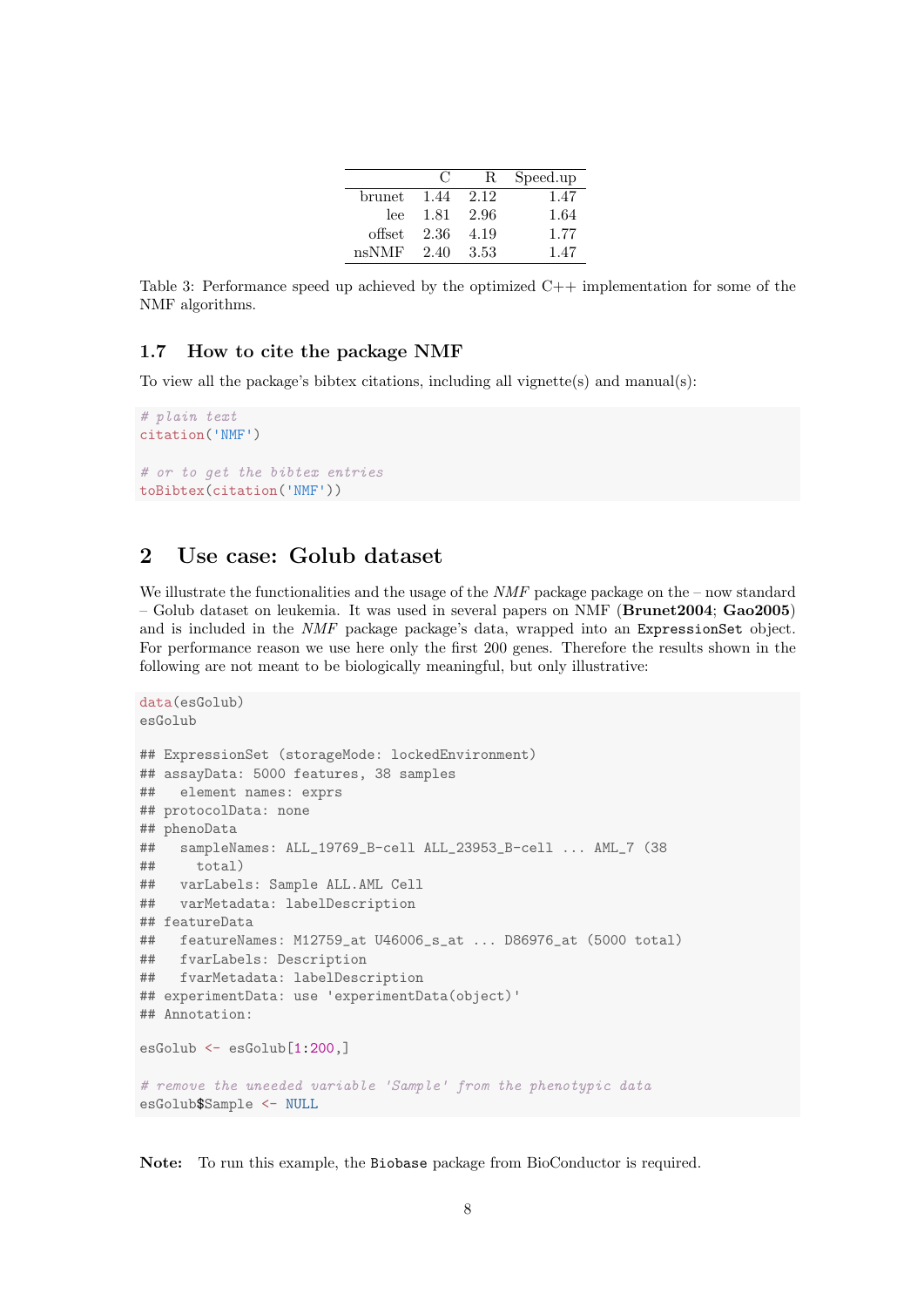### <span id="page-8-0"></span>2.1 Single run

#### <span id="page-8-1"></span>2.1.1 Performing a single run

To run the default NMF algorithm on data esGolub with a factorization rank of 3, we call:

```
# default NMF algorithm
res <- nmf(esGolub, 3)
```
Here we did not specify either the algorithm or the seeding method, so that the computation is done using the default algorithm and is seeded by the default seeding methods. These defaults are set in the package specific options 'default.algorithm' and 'default.seed' respectively.

See also Sections [2.2](#page-10-1) and [2.3](#page-12-1) for how to explicitly specify the algorithm and/or the seeding method.

#### <span id="page-8-2"></span>2.1.2 Handling the result

The result of a single NMF run is an object of class NMFfit, that holds both the fitted NMF model and data about the run:

res

```
## <Object of class: NMFfit>
## # Model:
## <Object of class:NMFstd>
## features: 200
## basis/rank: 3
## samples: 38
## # Details:
## algorithm: brunet
## seed: random
## RNG: 403L, 624L, ..., 449848215L [ed7ba52c9c2666ca159b185949fd9d73]
## distance metric: 'KL'
## residuals: 543535.7
## Iterations: 510
## Timing:
## user system elapsed
## 0.142 0.001 0.142
```
The fitted model can be retrieved via method fit, which returns an object of class NMF:

```
fit(res)
```

```
## <Object of class:NMFstd>
## features: 200
## basis/rank: 3
## samples: 38
```
The estimated target matrix can be retrieved via the generic method fitted, which returns a – generally big – matrix:

```
V.hat <- fitted(res)
dim(V.hat)
```
## [1] 200 38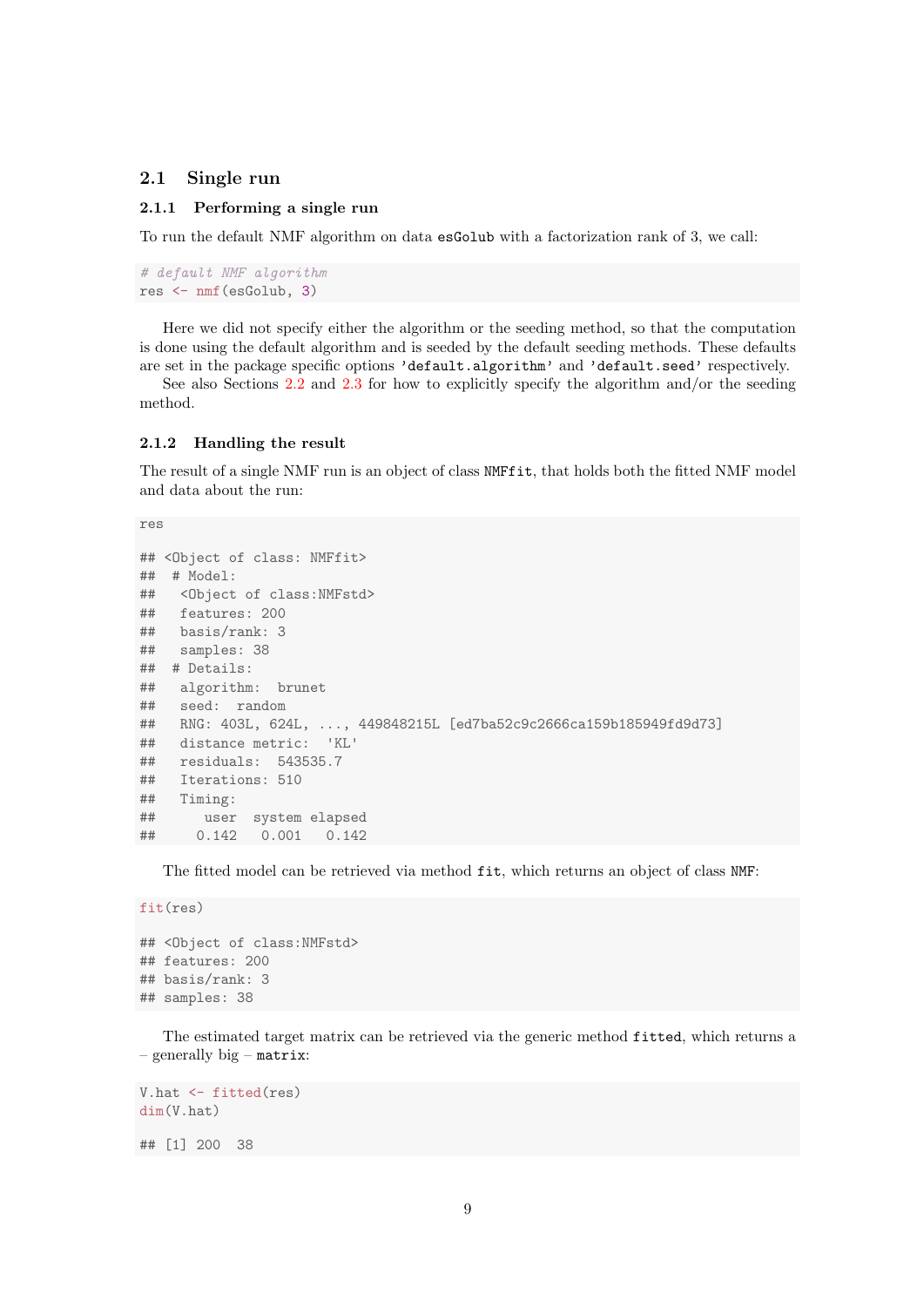Quality and performance measures about the factorization are computed by method summary:

```
summary(res)
## rank sparseness.basis sparseness.coef silhouette.coef
## 3.000000e+00 6.392676e-01 6.217884e-01 8.126484e-01
## silhouette.basis residuals niter cpu
## 7.487792e-01 5.435357e+05 5.100000e+02 1.420000e-01
## cpu.all nrun
## 1.420000e-01 1.000000e+00
# More quality measures are computed, if the target matrix is provided:
summary(res, target=esGolub)
## rank sparseness.basis sparseness.coef rss
## 3.000000e+00 6.392676e-01 6.217884e-01 1.535504e+09
## evar silhouette.coef silhouette.basis residuals
## 8.232656e-01 8.126484e-01 7.487792e-01 5.435357e+05
## niter cpu cpu.all nrun<br>## 5.100000e+02 1.420000e-01 1.420000e-01 1.000000e+00
## 5.100000e+02 1.420000e-01 1.420000e-01
```
If there is some prior knowledge of classes present in the data, some other measures about the unsupervised clustering's performance are computed (purity, entropy, . . . ). Here we use the phenotypic variable Cell found in the Golub dataset, that gives the samples' cell-types (it is a factor with levels: T-cell, B-cell or NA):

```
summary(res, class=esGolub$Cell)
```

| ## |                | rank sparseness.basis | sparseness.coef                  | purity       |
|----|----------------|-----------------------|----------------------------------|--------------|
| ## | 3.000000e+00   | 6.392676e-01          | 6.217884e-01                     | 8.157895e-01 |
| ## | entropy        |                       | silhouette.coef silhouette.basis | residuals    |
| ## | $3.926954e-01$ | 8.126484e-01          | 7.487792e-01                     | 5.435357e+05 |
| ## | niter          | cpu                   | cpu.all                          | nrun         |
| ## | 5.100000e+02   | 1.420000e-01          | 1.420000e-01                     | 1.000000e+00 |

The basis matrix (i.e. matrix  $W$  or the metagenes) and the mixture coefficient matrix (i.e. matrix  $H$  or the metagene expression profiles) are retrieved using methods basis and coef respectively:

```
# get matrix W
w \leftarrow basis(res)dim(w)## [1] 200 3
# get matrix H
h \leftarrow coef(res)
dim(h)
## [1] 3 38
```
If one wants to keep only part of the factorization, one can directly subset on the NMF object on features and samples (separately or simultaneously). The result is a NMF object composed of the selected rows and/or columns: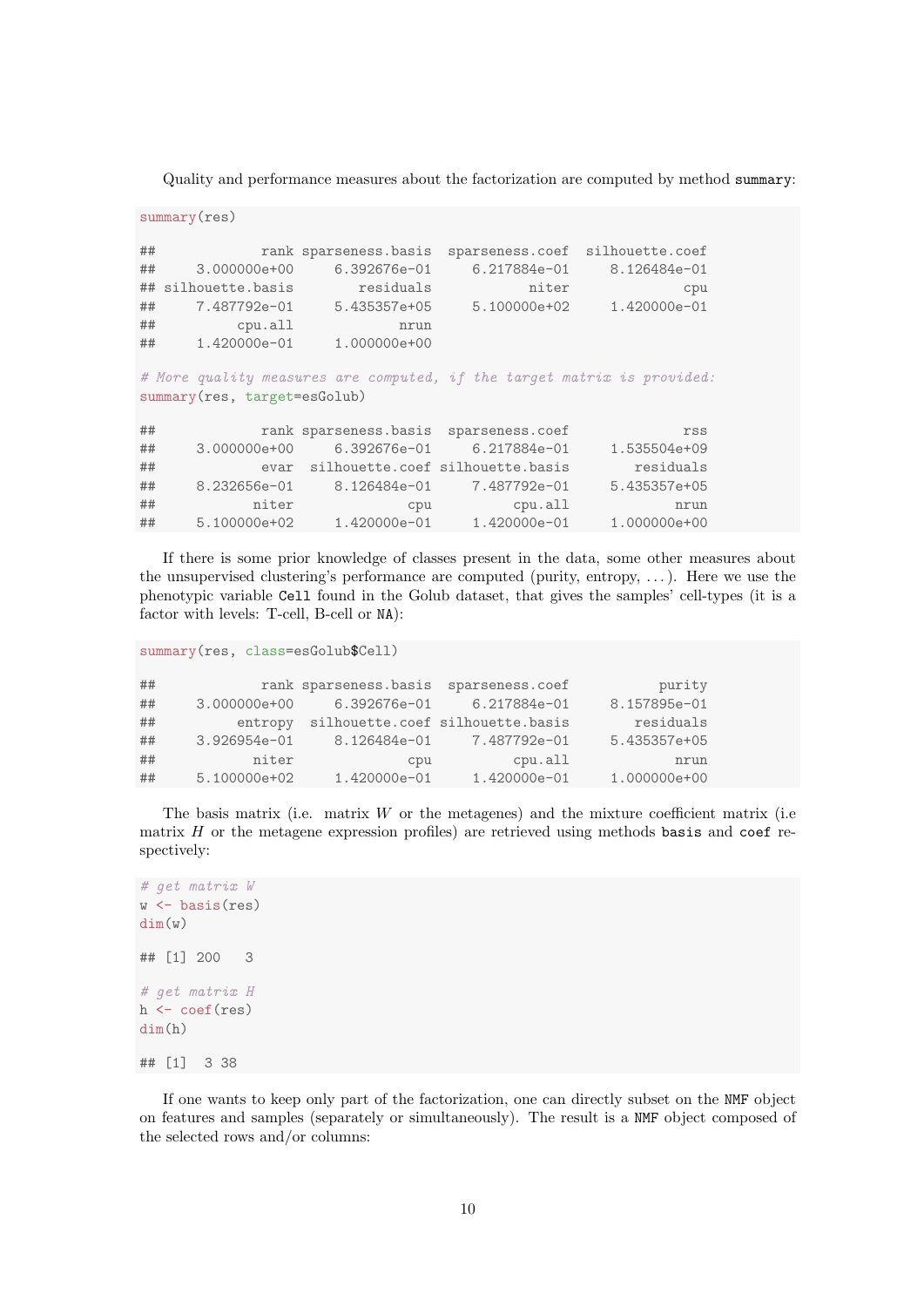```
# keep only the first 10 features
res.subset \leq res[1:10,]
class(res.subset)
## [1] "NMFfit"
## attr(,"package")
## [1] "NMF"
dim(res.subset)
## [1] 10 38 3
# keep only the first 10 samples
dim(res[,1:10])
## [1] 200 10 3
# subset both features and samples:
dim(res[1:20,1:10])
## [1] 20 10 3
```
#### <span id="page-10-0"></span>2.1.3 Extracting metagene-specific features

In general NMF matrix factors are sparse, so that the metagenes can usually be characterized by a relatively small set of genes. Those are determined based on their relative contribution to each metagene.

Kim and Park (KimH2007) defined a procedure to extract the relevant genes for each metagene, based on a gene scoring schema.

The NMF package implements this procedure in methods featureScore and extractFeature:

```
# only compute the scores
s <- featureScore(res)
summary(s)
## Min. 1st Qu. Median Mean 3rd Qu. Max.
## 0.0001208 0.0162700 0.0548900 0.1185000 0.1210000 1.0000000
# compute the scores and characterize each metagene
s <- extractFeatures(res)
str(s)
## List of 3
## $ : int [1:8] 39 74 2 91 167 190 103 174
## $ : int [1:13] 94 1 112 42 8 64 96 182 59 41 ...
## $ : int [1:5] 43 120 128 130 129
## - attr(*, "method")= chr "kim"
```
### <span id="page-10-1"></span>2.2 Specifying the algorithm

#### <span id="page-10-2"></span>2.2.1 Built-in algorithms

The NMF package package provides a number of built-in algorithms, that are listed or retrieved by function nmfAlgorithm. Each algorithm is identified by a unique name. The following algorithms are currently implemented (cf. Table [1](#page-4-0) for more details):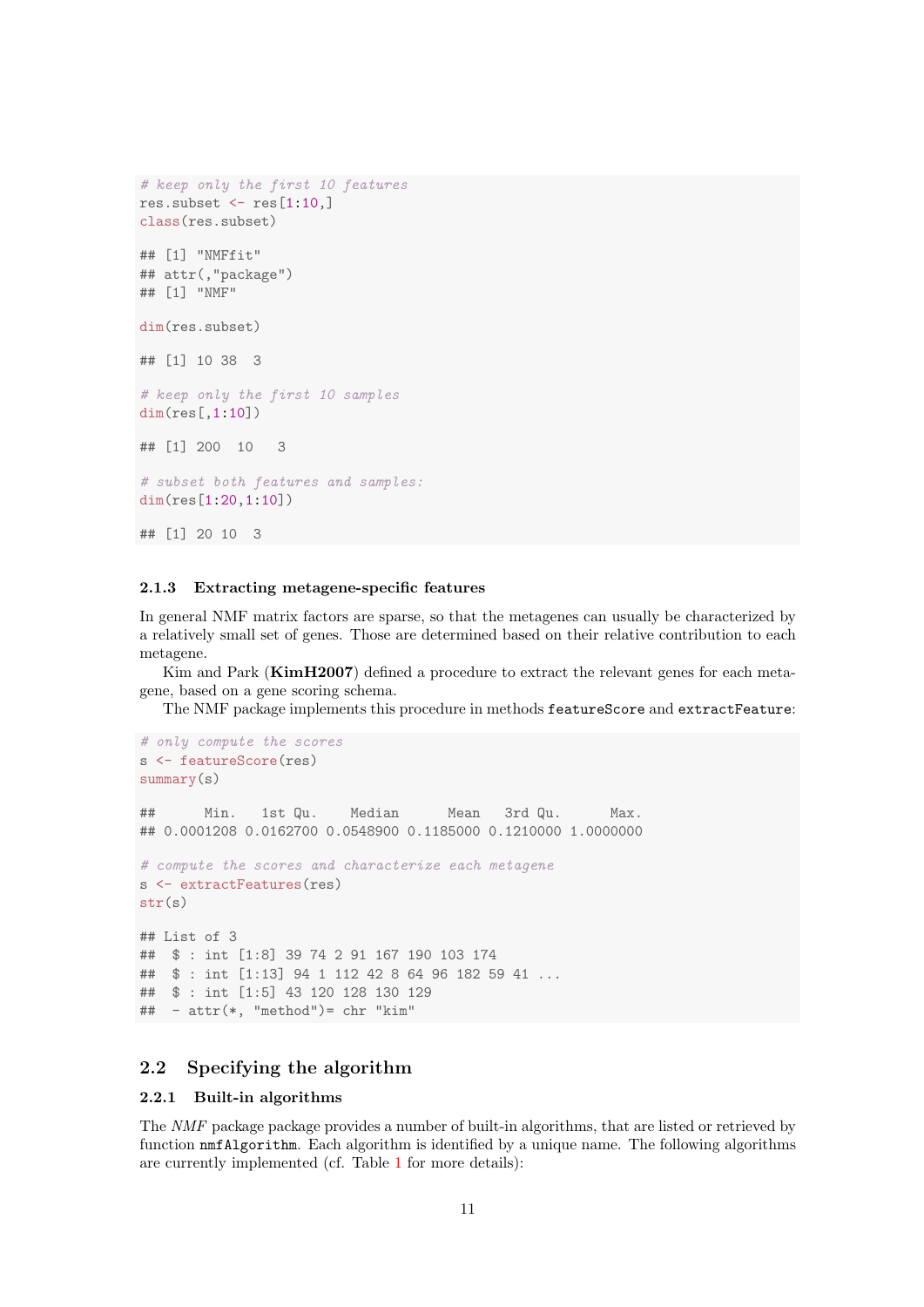```
nmfAlgorithm()
## [1] "brunet" "KL" "lee" "Frobenius" "offset"
## [6] "nsNMF" "ls-nmf" "pe-nmf" "siNMF" "snmf/r"
## [11] "snmf/l"
```
The algorithm used to compute the NMF is specified in the third argument (method). For example, to use the NMF algorithm from Lee and Seung (Lee2001) based on the Frobenius euclidean norm, one make the following call:

```
# using Lee and Seung's algorithm
res <- nmf(esGolub, 3, 'lee')
algorithm(res)
```
## [1] "lee"

To use the Nonsmooth NMF algorithm from (Pascual-Montano2006):

```
# using the Nonsmooth NMF algorithm with parameter theta=0.7
res <- nmf(esGolub, 3, 'ns', theta=0.7)
algorithm(res)
## [1] "nsNMF"
fit(res)
```

```
## <Object of class:NMFns>
## features: 200
## basis/rank: 3
## samples: 38
## theta: 0.7
```
Or to use the PE-NMF algorithm from (Zhang2008):

```
# using the PE-NMF algorithm with parameters alpha=0.01, beta=1
res <- nmf(esGolub, 3, 'pe', alpha=0.01, beta=1)
res
## <Object of class: NMFfit>
## # Model:
## <Object of class:NMFstd>
## features: 200
## basis/rank: 3
## samples: 38
## # Details:
## algorithm: pe-nmf
## seed: random
## RNG: 403L, 270L, ..., -1891789767L [9f02c5e72ae1205c96d271bdf793721e]
## distance metric: <function>
## residuals: 67.35798
## parameters: alpha=0.01, beta=1
## Iterations: 2000
## Timing:
## user system elapsed
## 0.507 0.014 0.522
```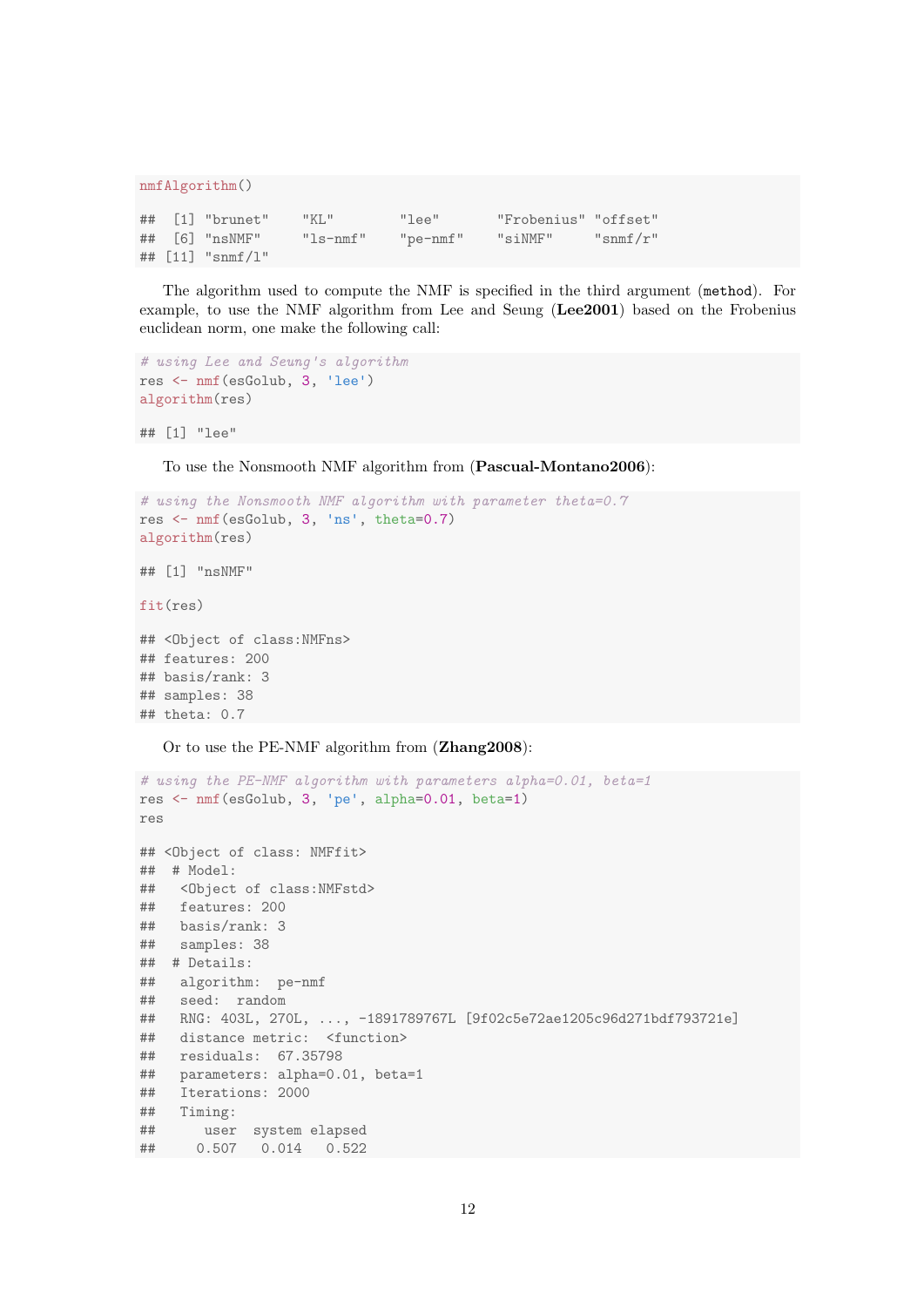#### <span id="page-12-0"></span>2.2.2 Custom algorithms

The NMF package package provides the user the possibility to define his own algorithms, and benefit from all the functionalities available in the NMF framework. There are only few contraints on the way the custom algorithm must be defined. See the details in Section [3.1.1.](#page-24-1)

#### <span id="page-12-1"></span>2.3 Specifying the seeding method

The seeding method used to compute the starting point for the chosen algorithm can be set via argument seed. Note that if the seeding method is deterministic there is no need to perform multiple run anymore.

#### <span id="page-12-2"></span>2.3.1 Built-in seeding methods

Similarly to the algorithms, the nmfSeed function can be used to list or retrieve the built-in seeding methods. The following seeding methods are currently implemented:

nmfSeed()

## [1] "none" "random" "ica" "nndsvd"

To use a specific method to seed the computation of a factorization, one simply passes its name to nmf:

```
res <- nmf(esGolub, 3, seed='nndsvd')
res
## <Object of class: NMFfit>
## # Model:
## <Object of class:NMFstd>
## features: 200
## basis/rank: 3
## samples: 38
## # Details:
## algorithm: brunet
## seed: nndsvd
## RNG: 403L, 360L, ..., -1662044055L [db0a30b7ce8968b8eba695bc5c8aa9a1]
## distance metric: 'KL'
## residuals: 547143.5
## Iterations: 1090
## Timing:
## user system elapsed
## 0.294 0.000 0.293
```
#### <span id="page-12-3"></span>2.3.2 Numerical seed

Another possibility, useful when comparing methods or reproducing results, is to set the random number generator (RNG) by passing a numerical value in argument seed. This value is used to set the state of the RNG, and the initialization is performed by the built-in seeding method 'random'. When the function nmf exits, the value of the random seed (.Random.seed) is restored to its original state – as before the call.

In the case of a single run (i.e. with  $nrun=1$ ), the default is to use the current RNG, set with the R core function set.seed. In the case of multiple runs, the computations use RNGstream, as provided by the core RNG "L'Ecuyer-CMRG" (Lecuyer2002), which generates multiple independent random streams (one per run). This ensures the complete reproducibility of any given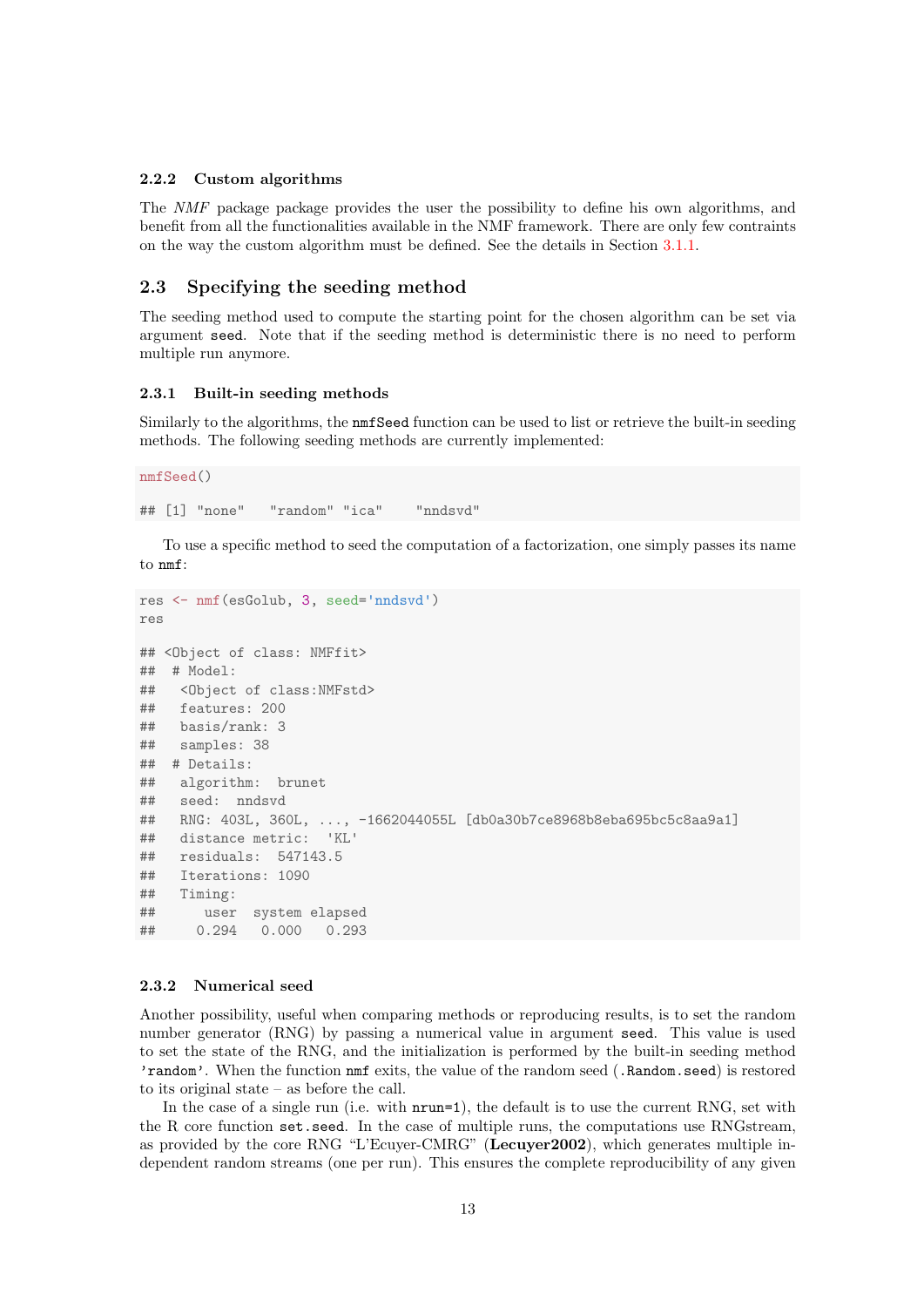set of runs, even when their computation is performed in parallel. Since RNGstream requires a 6-length numeric seed, a random one is generated if only a single numeric value is passed to seed. Moreover, single runs can also use RNGstream by passing a 6-length seed.

```
# single run and single numeric seed
res <- nmf(esGolub, 3, seed=123456)
showRNG(res)
## # RNG kind: Mersenne-Twister / Inversion
## # RNG state: 403L, 624L, ..., 449848215L [ed7ba52c9c2666ca159b185949fd9d73]
# multiple runs and single numeric seed
res <- nmf(esGolub, 3, seed=123456, nrun=2)
showRNG(res)
## # RNG kind: L'Ecuyer-CMRG / Inversion
## # RNG state: 407L, -1896287838L, -649582056L, -453180354L, -16866084L, -2023648666L, -82776803
# single run with a 6-length seed
res <- nmf(esGolub, 3, seed=rep(123456, 6))
showRNG(res)
## # RNG kind: L'Ecuyer-CMRG / Inversion
## # RNG state: 407L, 123456L, 123456L, 123456L, 123456L, 123456L, 123456L
NB: To show the RNG changes happening during the computation use . options='v4' to turn on verbosity at level 4.
In versions prior 0.6, one could specify option restore.seed=FALSE or '-r', this option is now deprecated.
```
#### <span id="page-13-0"></span>2.3.3 Fixed factorization

Yet another option is to completely specify the initial factorization, by passing values for matrices  $W$  and  $H$ :

```
# initialize a "constant" factorization based on the target dimension
init \leq nmfModel(3, esGolub, W=0.5, H=0.3)
head(basis(init))
\sharp \sharp \sharp \left[ 0, 1 \right] \left[ 0, 2 \right] \left[ 0, 3 \right]## M12759_at 0.5 0.5 0.5
## U46006_s_at 0.5 0.5 0.5
## X70083_at 0.5 0.5 0.5
## X03100_cds2_at 0.5 0.5 0.5
## L32976_at 0.5 0.5 0.5
## M19878_s_at 0.5 0.5 0.5
# fit using this NMF model as a seed
res <- nmf(esGolub, 3, seed=init)
```
#### <span id="page-13-1"></span>2.3.4 Custom function

The NMF package package provides the user the possibility to define his own seeding method, and benefit from all the functionalities available in the NMF framework. There are only few contraints on the way the custom seeding method must be defined. See the details in Section [3.2.](#page-29-0)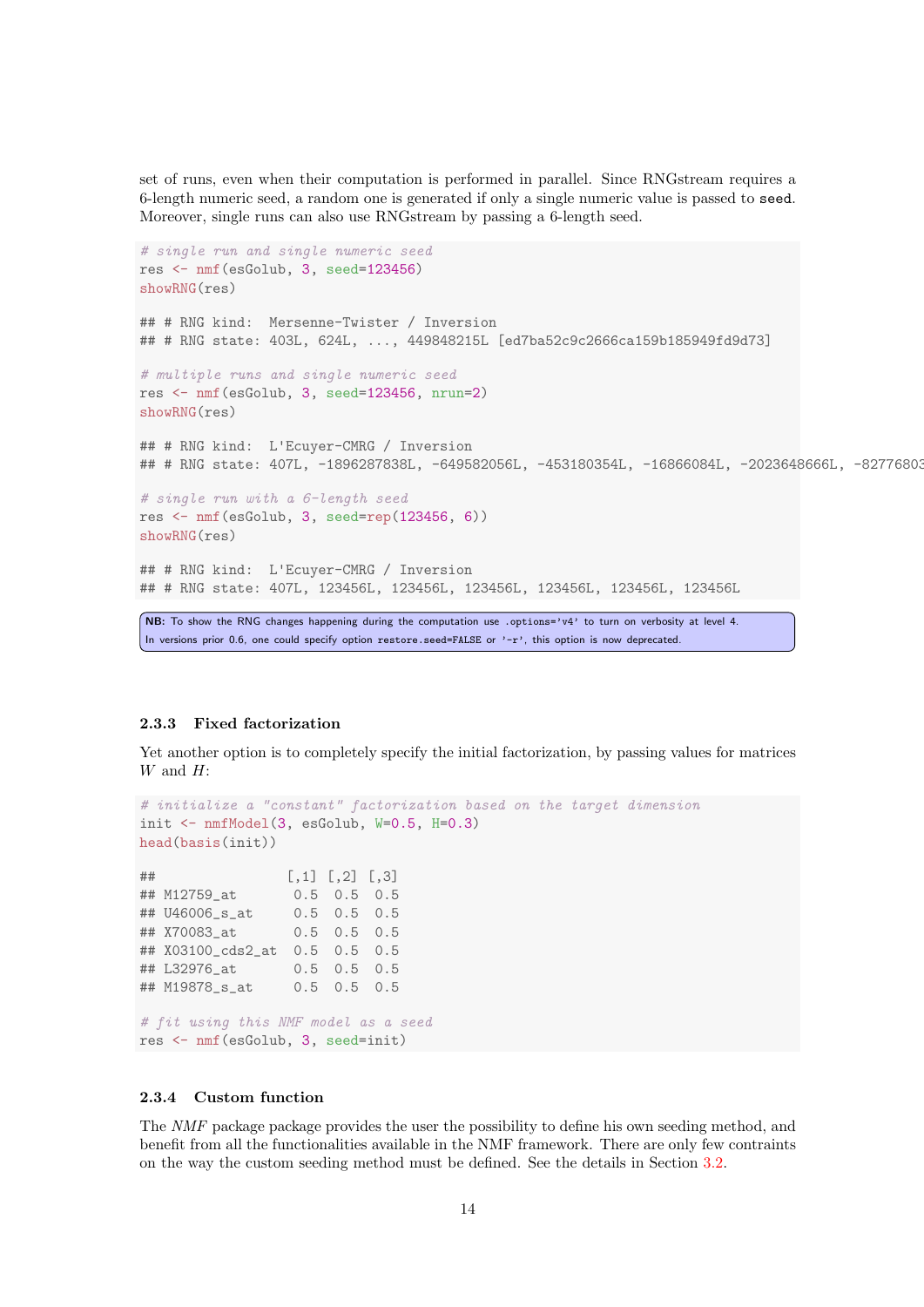### <span id="page-14-0"></span>2.4 Multiple runs

When the seeding method is stochastic, multiple runs are usually required to achieve stability or a resonable result. This can be done by setting argument nrun to the desired value. For performance reason we use nrun=5 here, but a typical choice would lies between 100 and 200:

```
res.multirun <- nmf(esGolub, 3, nrun=5)
res.multirun
## <Object of class: NMFfitX1 >
## Method: brunet
## Runs: 5
## RNG:
## 407L, 2060366693L, -1979266846L, -1467721989L, 23029248L, 1469230593L, 1095525326L
## Total timing:
## user system elapsed
## 1.708 0.328 2.310
```
By default, the returned object only contains the best fit over all the runs. That is the factorization that achieved the lowest approximation error (i.e. the lowest objective value). Even during the computation, only the current best factorization is kept in memory. This limits the memory requirement for performing multiple runs, which in turn allows to perform more runs.

The object res.multirun is of class NMFfitX1 that extends class NMFfit, the class returned by single NMF runs. It can therefore be handled as the result of a single run and benefit from all the methods defined for single run results.

If one is interested in keeping the results from all the runs, one can set the option keep.all=TRUE:

```
# explicitly setting the option keep.all to TRUE
res <- nmf(esGolub, 3, nrun=5, .options=list(keep.all=TRUE))
res
## <Object of class: NMFfitXn >
## Method: brunet
## Runs: 5
\## RNG:
## 407L, 1997333926L, -492612625L, 469522788L, -1828607723L, 1996453586L, -1167273941L
## Total timing:
## user system elapsed
## 2.602 0.420 1.905
## Sequential timing:
## user system elapsed
## 0.937 0.009 0.945
```

```
# or using letter code 'k' in argument .options
nmf(esGolub, 3, nrun=5, .options='k')
```
In this case, the result is an object of class NMFfitXn that also inherits from class list. Note that keeping all the results may be memory consuming. For example, a 3-rank NMF  $\text{fit}^8$  $\text{fit}^8$ for the Golub gene expression matrix  $(5000 \times 38)$  takes about  $26 \text{Kb}^9$  $26 \text{Kb}^9$ .

<span id="page-14-1"></span><sup>8</sup> i.e. the result of a single NMF run with rank equal 3.

<span id="page-14-2"></span> $9$ This size might change depending on the architecture (32 or 64 bits)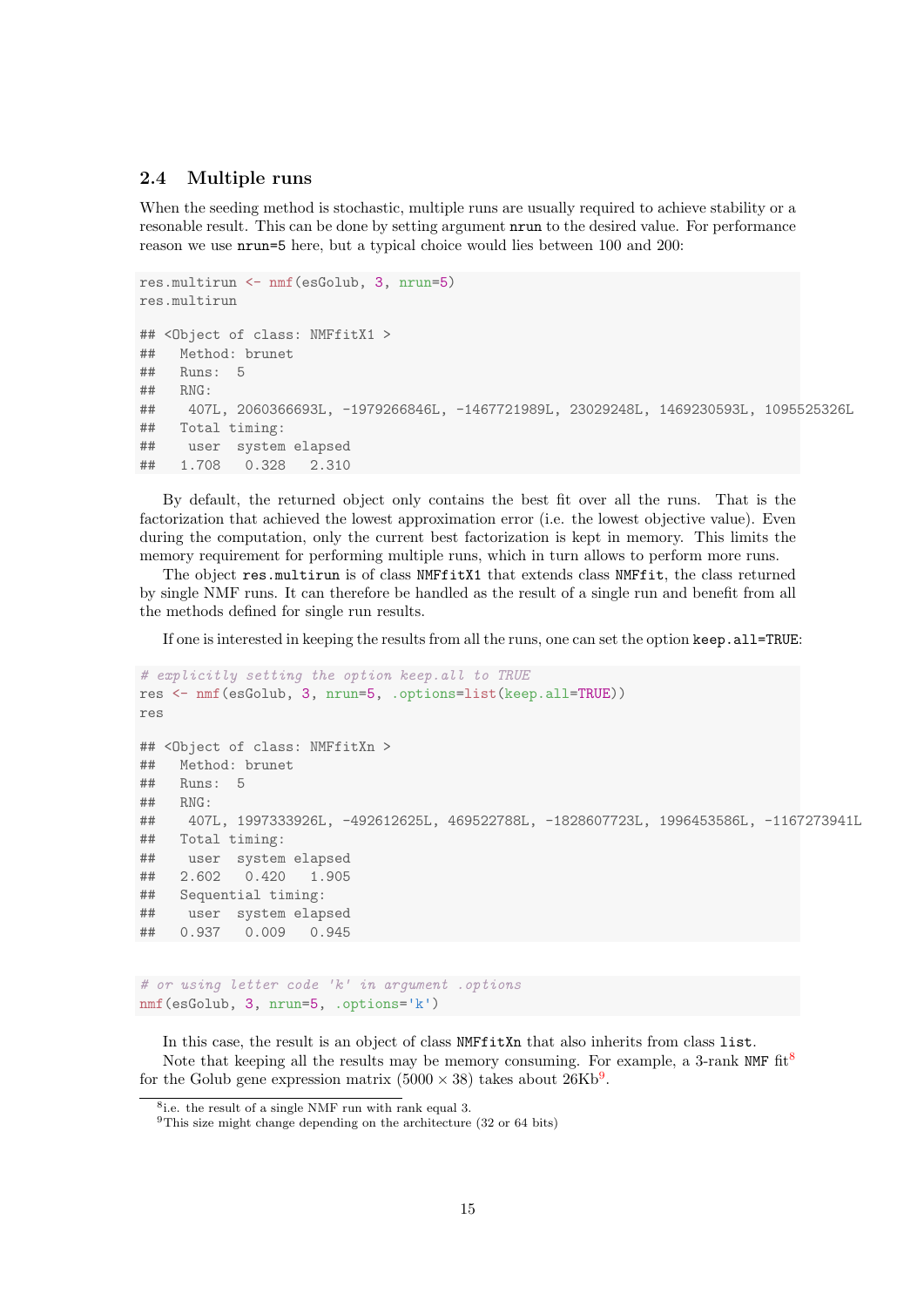### <span id="page-15-0"></span>2.5 Parallel computations

To speed-up the analysis whenever possible, the NMF package package implements transparent parallel computations when run on multi-core machines. It uses the foreach framework developed by REvolution Computing [foreach](http://cran.r-project.org/package=foreach) package<sup>[10](#page-15-4)</sup> (Rpackage:foreach), together with the related [doParallel](http://cran.r-project.org/package=doParallel) parallel backend from the  $doParallel$  package<sup>[11](#page-15-5)</sup> (Rpackage:doParallel) – based on the *parallel* package – to make use of all the CPUs available on the system, with each core simultaneously performing part of the runs.

#### <span id="page-15-1"></span>2.5.1 Memory considerations

Running multicore computations increases the required memory linearly with the number of cores used. When only the best run is of interest, memory usage is optimized to only keep the current best factorization. On non-Windows machine, further speed improvement are achieved by using shared memory and mutex objects from the  $bigmemory$  package<sup>[12](#page-15-6)</sup> (**Rpackage:bigmemory**) and the *[synchronicity](http://cran.r-project.org/package=synchronicity)* package<sup>[13](#page-15-7)</sup> (**Rpackage:synchronicity**).

#### <span id="page-15-2"></span>2.5.2 Parallel foreach backends

The default parallel backend used by the nmf function is defined by the package specific option 'pbackend', which defaults to 'par' – for doParallel. The backend can also be set on runtime via argument .pbackend.

IMPORTANT NOTE: The parallel computation is based on the doParallel and parallel packages, and the same care should be taken as stated in the vignette of the [doMC](http://cran.r-project.org/package=doMC) pack- $age<sup>14</sup>$  $age<sup>14</sup>$  $age<sup>14</sup>$  (Rpackage:doMC):

... it usually isn't safe to run doMC and multicore from a GUI environment. In particular, it is not safe to use doMC from R.app on Mac OS X. Instead, you should use doMC from a terminal session, starting R from the command line.

Therefore, the nmf function does not allow to run multicore computation from the MacOS X GUI. From version 0.8, other parallel backends are supported, and may be specified via argument .pbackend:

.pbackend='mpi' uses the parallel backend  $doParallel$  package<sup>[15](#page-15-9)</sup> (Rpackage:doParallel) and  $doMPI$  package<sup>[16](#page-15-10)</sup> (Rpackage:doMPI)

#### .pbackend=NULL

It is possible to specify that the currently registered backend should be used, by setting argument .pbackend=NULL. This allow to perform parallel computations with "permanent" backends that are configured externally of the nmf call.

#### <span id="page-15-3"></span>2.5.3 Runtime options

There are two other runtime options, parallel and parallel.required, that can be passed via argument .options, to control the behaviour of the parallel computation (see below).

A call for multiple runs will be computed in parallel if one of the following condition is satisfied:

<span id="page-15-4"></span><sup>10</sup><http://cran.r-project.org/package=foreach>

<span id="page-15-5"></span><sup>11</sup><http://cran.r-project.org/package=doParallel>

<span id="page-15-6"></span><sup>12</sup><http://cran.r-project.org/package=bigmemory>

<span id="page-15-7"></span><sup>13</sup><http://cran.r-project.org/package=synchronicity>

<span id="page-15-8"></span><sup>14</sup><http://cran.r-project.org/package=doMC>

<span id="page-15-9"></span><sup>15</sup><http://cran.r-project.org/package=doParallel>

<span id="page-15-10"></span><sup>16</sup><http://cran.r-project.org/package=doMPI>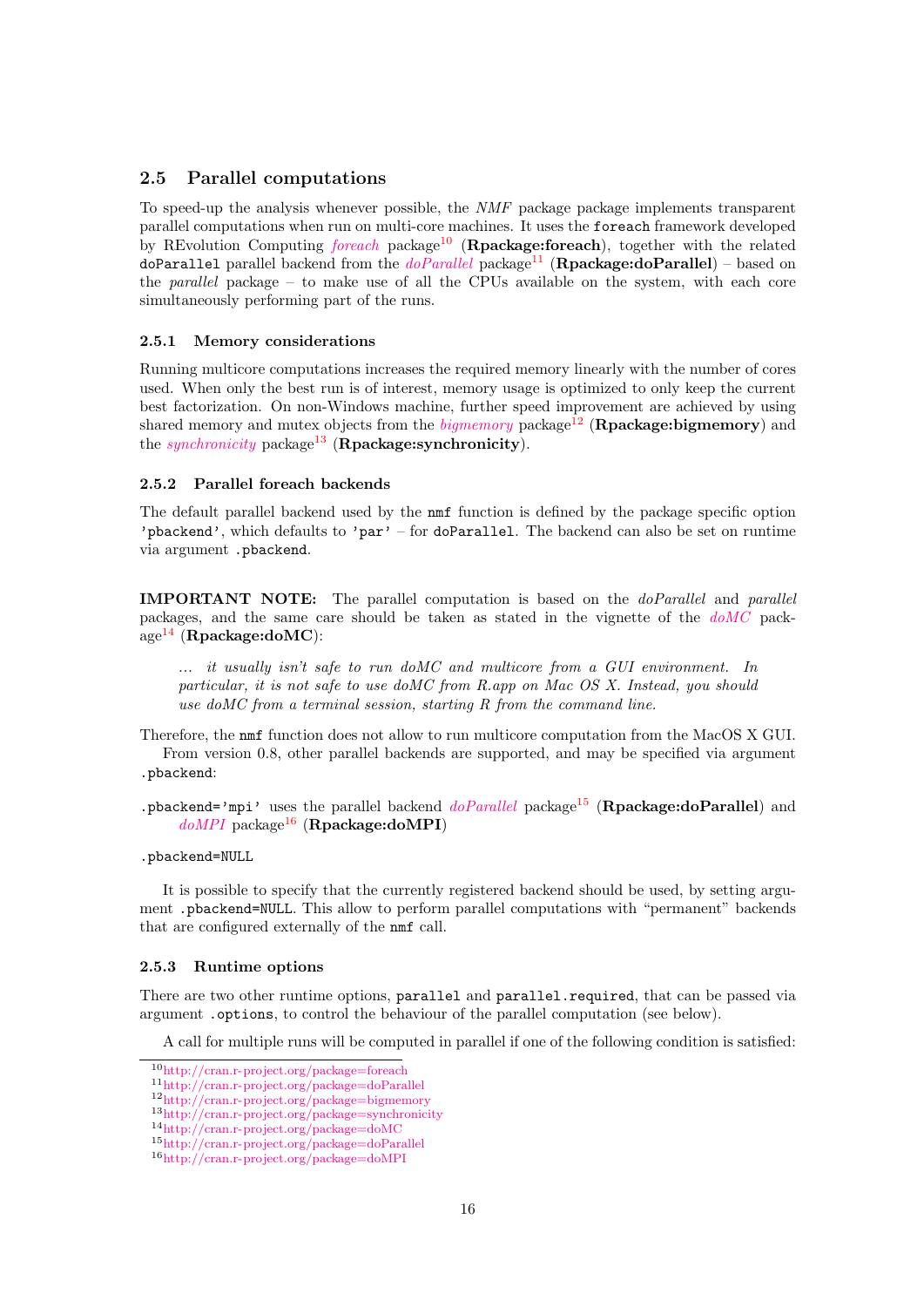- call with option 'P' or parallel.required set to TRUE (note the upper case in 'P'). In this case, if for any reason the computation cannot be run in parallel (packages requirements, OS, ...), then an error is thrown. Use this mode to force the parallel execution.
- call with option 'p' or parallel set to TRUE. In this case if something prevents a parallel computation, the factorizations will be done sequentially.
- a valid parallel backend is specified in argument .pbackend. For the moment it can either be the string 'mc' or a single numeric value specifying the number of core to use. Unless option 'P' is specified, it will run using option 'p' (i.e. try-parallel mode).

NB: The number of processors to use can also be specified in the runtime options as e.g. . options='p4' or .options='P4' – to ask or request 4 CPUs.

#### Examples

The following exmaples are run with .options='v' which turn on verbosity at level 1, that will show which parallell setting is used by each computation. Although we do not show the output here, the user is recommended to run these commands on his machine to see the internal differences of each call.

```
# the default call will try to run in parallel using all the cores
# \Rightarrow will be in parallel if all the requirements are satisfied
nmf(esGolub, 3, nrun=5, .opt='v')
# request a certain number of cores to use => no error if not possible
nmf(esGolub, 3, nrun=5, .opt='vp8')
# force parallel computation: use option 'P'
nmf(esGolub, 3, nrun=5, .opt='vP')
# require an improbable number of cores => error
nmf(esGolub, 3, nrun=5, .opt='vP200')
```
#### <span id="page-16-0"></span>2.5.4 High Performance Computing on a cluster

To achieve further speed-up, the computation can be run on an HPC cluster. In our tests we used the  $doMPI$  package<sup>[17](#page-16-1)</sup> (**Rpackage:doMPI**) to perform 100 factorizations using hybrid parallel computation on 4 quadri-core machines – making use of all the cores computation on each machine.

```
# file: mpi.R
## 0. Create and register an MPI cluster
library(doMPI)
cl <- startMPIcluster()
registerDoMPI(cl)
library(NMF)
# run on all workers using the current parallel backend
data(esGolub)
res <- nmf(esGolub, 3, 'brunet', nrun=n, .opt='p', .pbackend=NULL)
```
<span id="page-16-1"></span><sup>17</sup><http://cran.r-project.org/package=doMPI>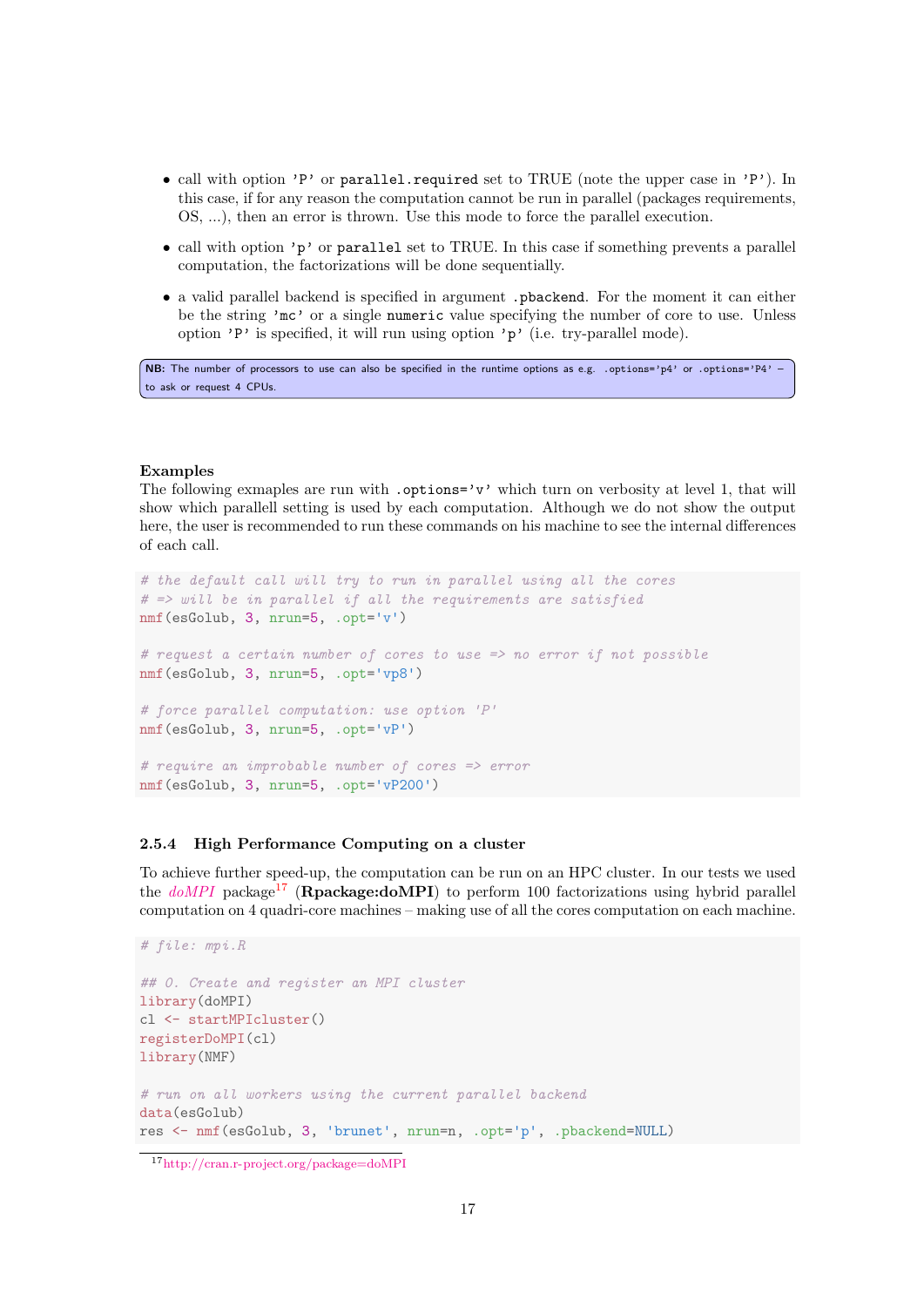```
# save result
save(res, file='result.RData')
## 4. Shutdown the cluster and quit MPI
closeCluster(cl)
mpi.quit()
```
Passing the following shell script to *qsub* should launch the execution on a Sun Grid Engine HPC cluster, with OpenMPI. Some adaptation might be necessary for other queueing systems/installations.

```
#!/bin/bash
#$ -cwd
#$ -q opteron.q
#$ -pe mpich_4cpu 16
echo "Got $NSLOTS slots. $TMP/machines"
orterun -v -n $NSLOTS -hostfile $TMP/machines R --slave -f mpi.R
```
#### <span id="page-17-0"></span>2.5.5 Forcing sequential execution

When running on a single core machine, NMF package package has no other option than performing the multiple runs sequentially, one after another. This is done via the sapply function.

On multi-core machine, one usually wants to perform the runs in parallel, as it speeds up the computation (cf. Section [2.5\)](#page-15-0). However in some situation (e.g. while debugging), it might be useful to force the sequential execution of the runs. This can be done via the option 'p1' to run on a single core , or with .pbackend='seq' to use the foreach backend doSEQ or to NA to use a standard sapply call:

```
# parallel execution on 2 cores (if possible)
res1 <- nmf(esGolub, 3, nrun=5, .opt='vp2', seed=123)
## NMF algorithm: 'brunet'
## Multiple runs: 5
## Mode: parallel (2/4 core(s))
##
Runs: |
Runs: | 0%
Runs: |
Runs: |==================================================| 100%
## System time:
## user system elapsed
## 1.691 0.319 2.252
# or use the doParallel with single core
res2 <- nmf(esGolub, 3, nrun=5, .opt='vp1', seed=123)
## NMF algorithm: 'brunet'
## Multiple runs: 5
## Mode: sequential [foreach:doParallelMC]
```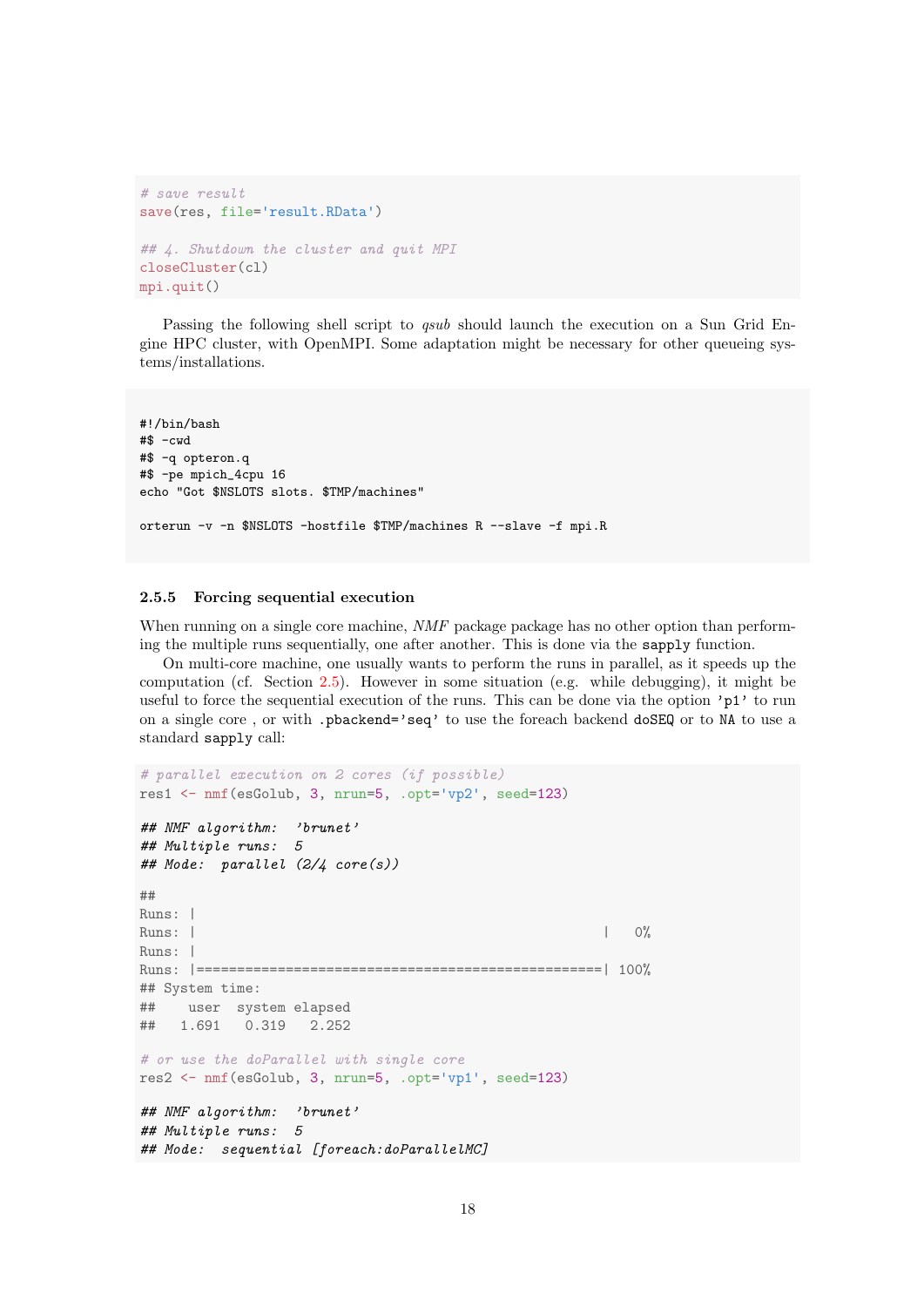## Runs: | Runs:  $|$  0% Runs: | Runs: |======== | 17% Runs: | Runs: |================= | 33% Runs: | Runs: |========================= | 50% Runs: | Runs: |================================= | 67% Runs: | Runs: |========================================== | 83% Runs: | Runs: |==================================================| 100% ## System time: ## user system elapsed ## 2.692 0.005 2.696 # force sequential computation by sapply: use option '-p' or .pbackend=NA res3 <- nmf(esGolub, 3, nrun=5, .opt='v-p', seed=123) ## NMF algorithm: 'brunet' ## Multiple runs: 5 ## Mode: sequential [sapply] ## Runs: 1\* 2\* 3\* 4 5 ... DONE ## System time: ## user system elapsed ## 1.914 0.000 1.915 res4 <- nmf(esGolub, 3, nrun=5, .opt='v', .pbackend=NA, seed=123) ## NMF algorithm: 'brunet' ## Multiple runs: 5 ## Mode: sequential [sapply] ## Runs: 1\* 2\* 3\* 4 5 ... DONE ## System time: ## user system elapsed ## 2.017 0.000 2.017 # or use the SEQ backend of foreach: .pbackend='seq' res5 <- nmf(esGolub, 3, nrun=5, .opt='v', .pbackend='seq', seed=123) ## NMF algorithm: 'brunet' ## Multiple runs: 5 ## Mode: sequential [foreach:doSEQ] ## Runs: | Runs:  $|$  0% Runs: | Runs:  $|$  ========  $|$  17% Runs: | Runs: |================= | 33%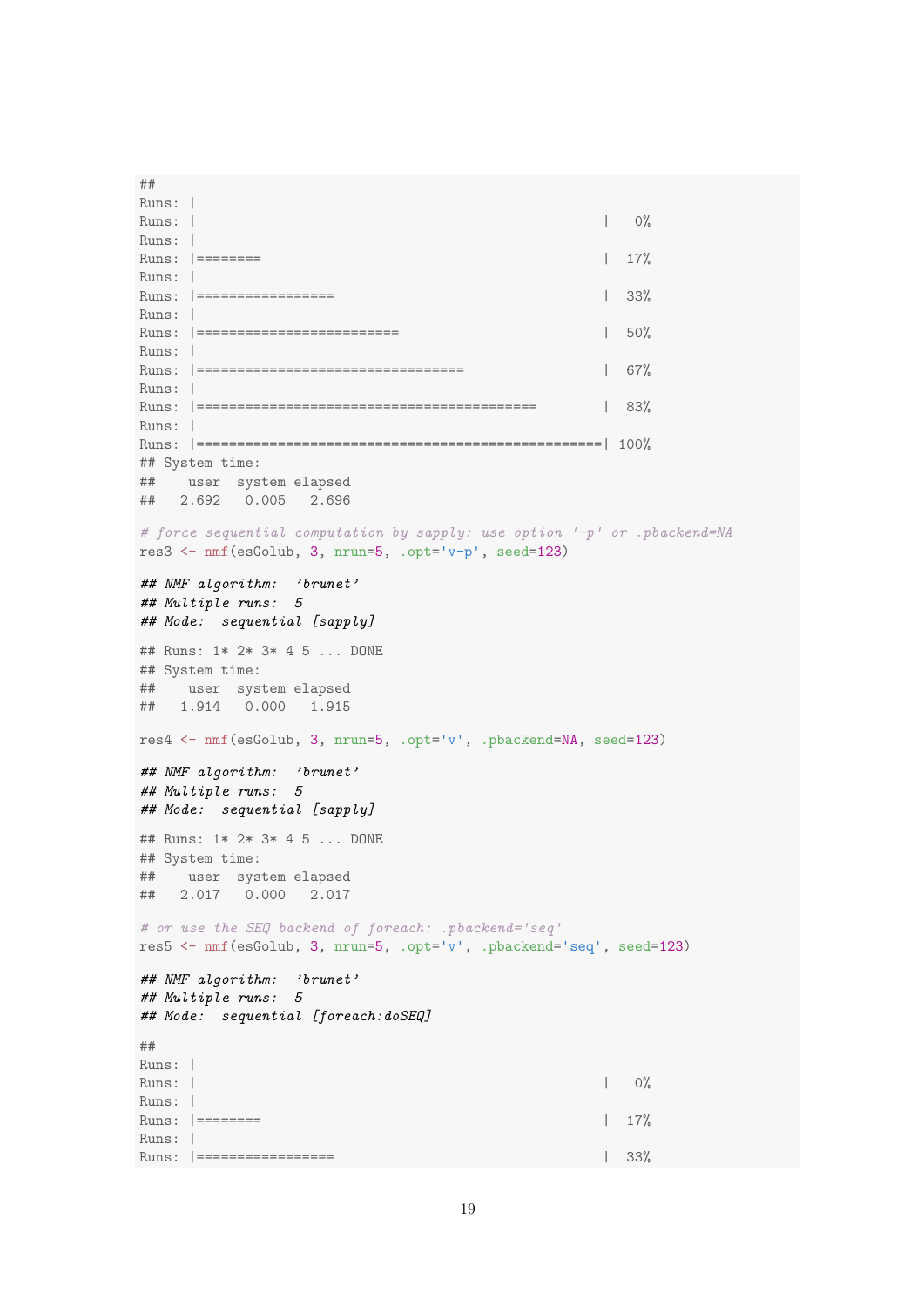```
Runs: |
Runs: |========================= | 50%
Runs:
Runs: |================================= | 67%
Runs:
Runs: |========================================== | 83%
Runs: |
Runs: |==================================================| 100%
## System time:
## user system elapsed
## 2.599 0.019 2.615
# all results are all identical
nmf.equal(list(res1, res2, res3, res4, res5))
## [1] TRUE
```
#### <span id="page-19-0"></span>2.6 Estimating the factorization rank

A critical parameter in NMF is the factorization rank r. It defines the number of metagenes used to approximate the target matrix. Given a NMF method and the target matrix, a common way of deciding on  $r$  is to try different values, compute some quality measure of the results, and choose the best value according to this quality criteria.

Several approaches have then been proposed to choose the optimal value of r. For example, (Brunet2004) proposed to take the first value of r for which the cophenetic coefficient starts decreasing, (**Hutchins2008**) suggested to choose the first value where the RSS curve presents an inflection point, and (Frigyesi2008) considered the smallest value at which the decrease in the RSS is lower than the decrease of the RSS obtained from random data.

The NMF package package provides functions to help implement such procedures and plot the relevant quality measures. Note that this can be a lengthy computation, depending on the data size. Whereas the standard NMF procedure usually involves several hundreds of random initialization, performing 30-50 runs is considered sufficient to get a robust estimate of the factorization rank (Brunet2004; Hutchins2008). For performance reason, we perform here only 10 runs for each value of the rank.

```
# perform 10 runs for each value of r in range 2:6
estim.r <- nmf(esGolub, 2:6, nrun=10, seed=123456)
```
The result is a S3 object of class NMF.rank, that contains a data.frame with the quality measures in column, and the values of  $r$  in row. It also contains a list of the consensus matrix for each value of r.

All the measures can be plotted at once with the method plot (Figure [1\)](#page-20-0), and the function consensusmap generates heatmaps of the consensus matrix for each value of the rank. In the context of class discovery, it is useful to see if the clusters obtained correspond to known classes. This is why in the particular case of the Golub dataset, we added annotation tracks for the two covariates available ('Cell' and 'ALL.AML'). Since we removed the variable 'Sample' in the preliminaries, these are the only variables in the phenotypic data.frame embedded within the ExpressionSet object, and we can simply pass the whole object to argument annCol (Figure [2\)](#page-20-1). One can see that at rank 2, the clusters correspond to the ALL and AML samples respectively, while rank 3 separates AML from  $ALL/T\text{-cell}$  and  $ALL/B\text{-cell}^{18}$  $ALL/B\text{-cell}^{18}$  $ALL/B\text{-cell}^{18}$ .

<span id="page-19-1"></span><sup>18</sup>Remember that the plots shown in Figure [2](#page-20-1) come from only 10 runs, using the 200 first genes in the dataset, which explains the somewhat not so clean clusters. The results are in fact much cleaner when using the full dataset (Figure [6\)](#page-33-0).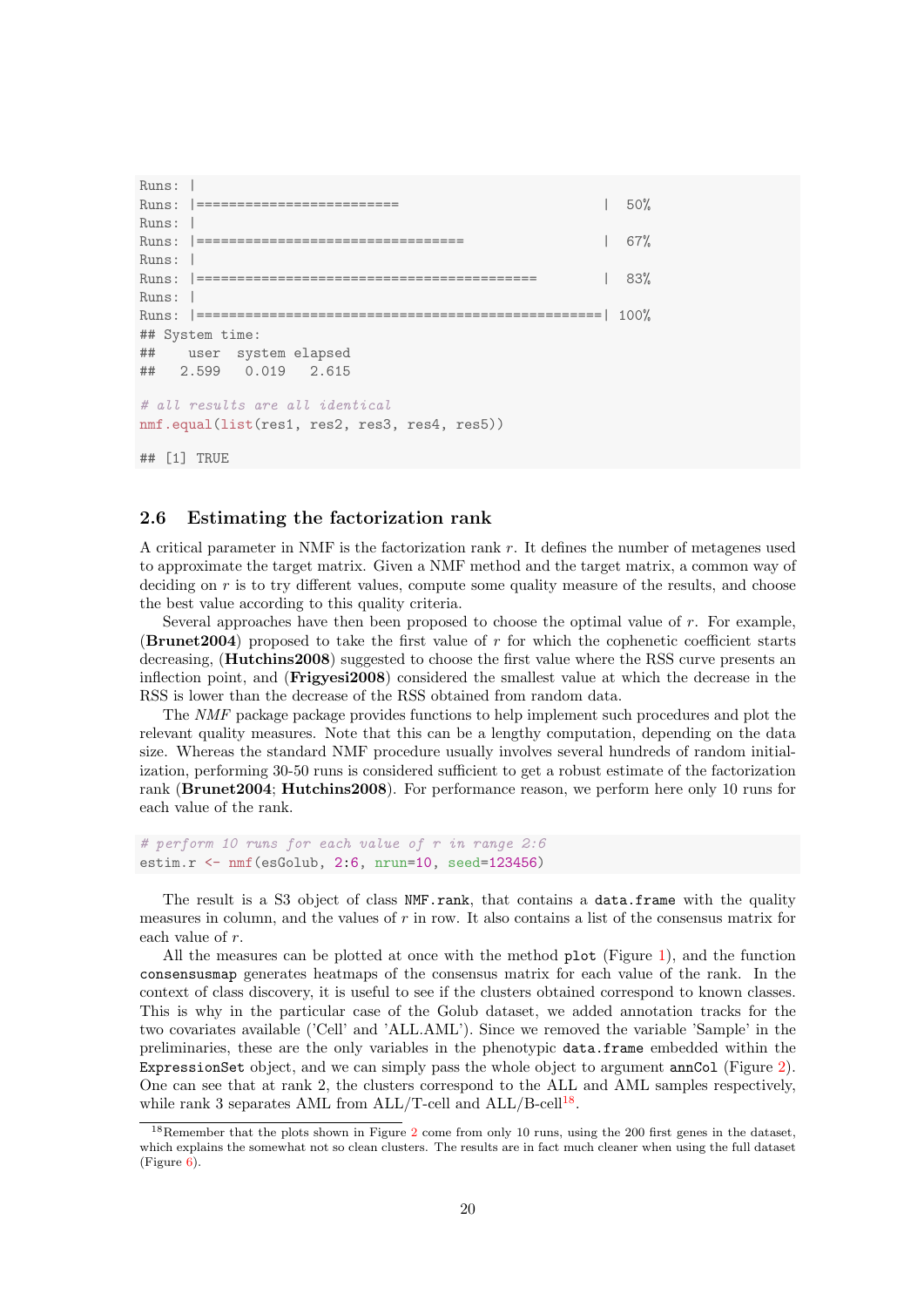

<span id="page-20-0"></span>Figure 1: Estimation of the rank: Quality measures computed from 10 runs for each value of r.



<span id="page-20-1"></span>Figure 2: Estimation of the rank: Consensus matrices computed from 10 runs for each value of r.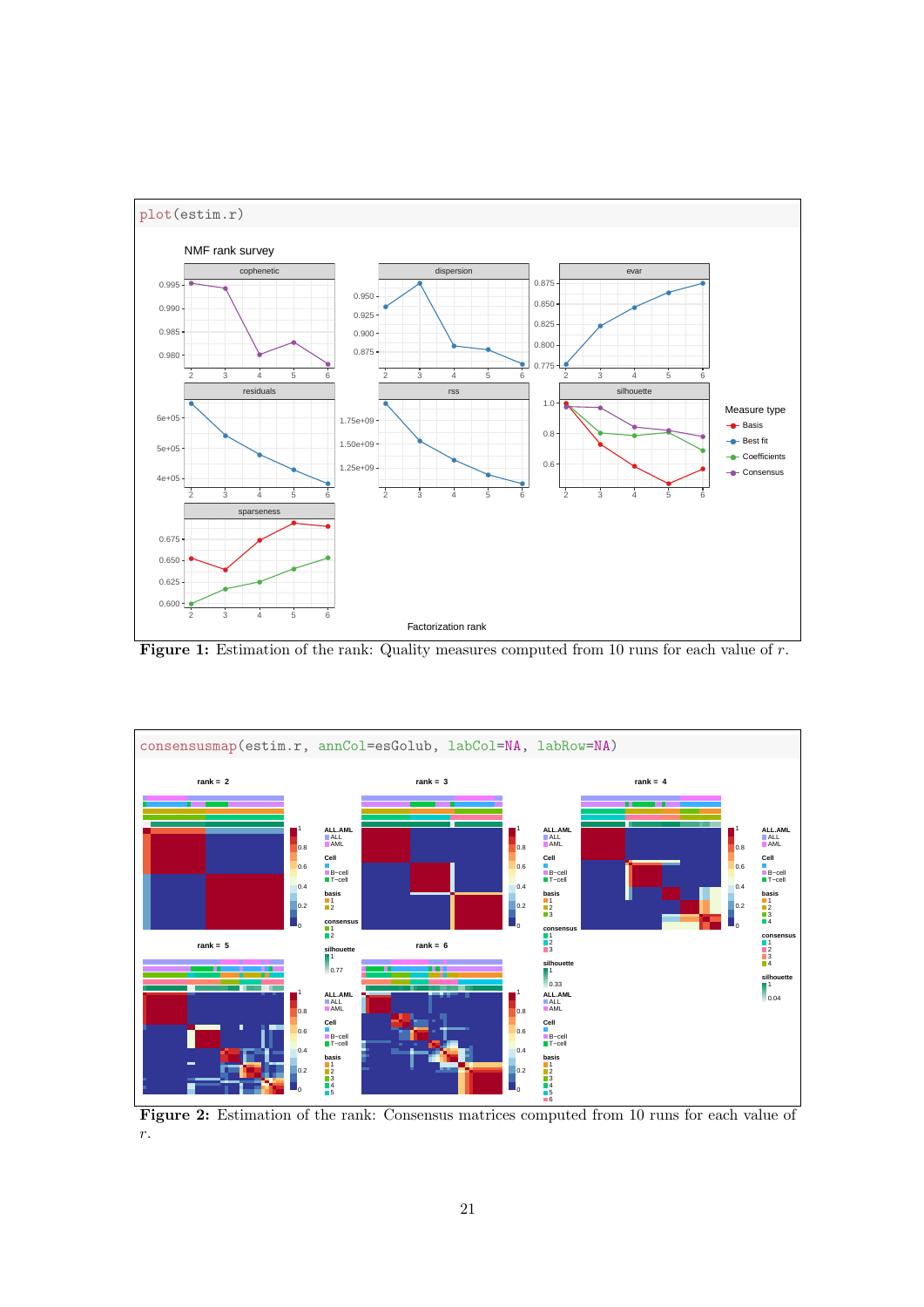

<span id="page-21-2"></span>Figure 3: Estimation of the rank: Comparison of the quality measures with those obtained from randomized data. The curves for the actual data are in blue and green, those for the randomized data are in red and pink. The estimation is based on Brunet's algorithm.

#### <span id="page-21-0"></span>2.6.1 Overfitting

Even on random data, increasing the factorization rank would lead to decreasing residuals, as more variables are available to better fit the data. In other words, there is potentially an overfitting problem.

In this context, the approach from (Frigyesi2008) may be useful to prevent or detect overfitting as it takes into account the results for unstructured data. However it requires to compute the quality measure(s) for the random data. The NMF package package provides a function that shuffles the original data, by permuting the rows of each column, using each time a different permutation. The rank estimation procedure can then be applied to the randomized data, and the "random" measures added to the plot for comparison (Figure [3\)](#page-21-2).

### <span id="page-21-1"></span>2.7 Comparing algorithms

To compare the results from different algorithms, one can pass a list of methods in argument method. To enable a fair comparison, a deterministic seeding method should also be used. Here we fix the random seed to 123456.

```
# fit a model for several different methods
res.multi.method <- nmf(esGolub, 3, list('brunet', 'lee', 'ns'), seed=123456, .options='t')
```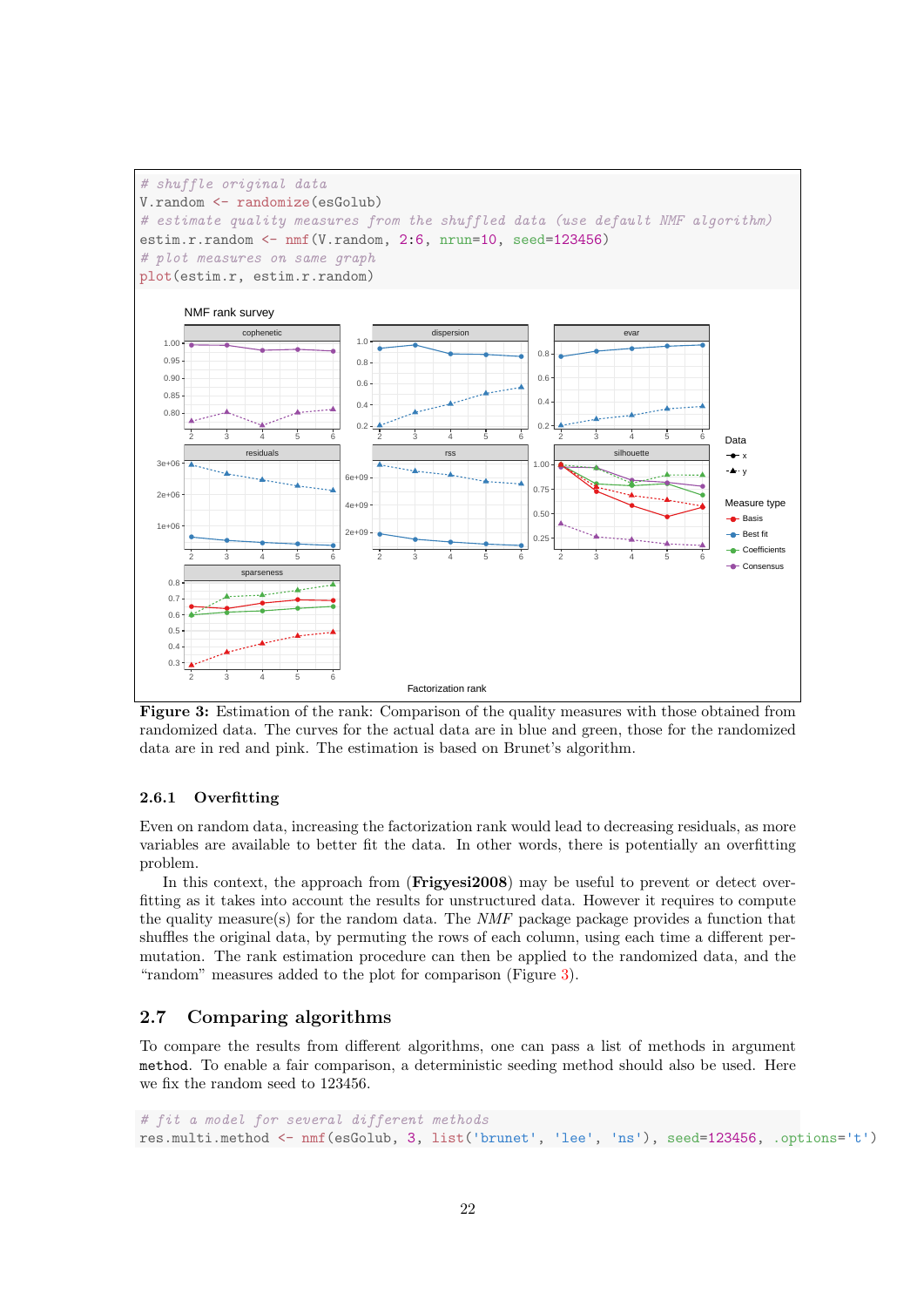```
## Compute NMF method 'brunet' [1/3] ... OK
## Compute NMF method 'lee' [2/3] ... OK
## Compute NMF method 'ns' [3/3] ... OK
```
Passing the result to method compare produces a data.frame that contains summary measures for each method. Again, prior knowledge of classes may be used to compute clustering quality measures:

```
compare(res.multi.method)
```

```
## method seed rng metric rank sparseness.basis sparseness.coef
## brunet brunet random 1 KL 3 0.6392676 0.6217884
## lee lee random 1 euclidean 3 0.7268875 0.4465608
## nsNMF nsNMF random 1 KL 3 0.6777185 0.7350386
## silhouette.coef silhouette.basis residuals niter cpu cpu.all
## brunet 0.8126484 0.7487792 543535.7 510 0.143 0.143
## lee 0.7147803 0.6764436 673513120.5 1780 0.537 0.537
## nsNMF 0.8654196 0.7946175 585106.4 970 0.465 0.465
## nrun
## brunet 1
## lee 1
## nsNMF 1
# If prior knowledge of classes is available
compare(res.multi.method, class=esGolub$Cell)
## method seed rng metric rank sparseness.basis sparseness.coef
## brunet brunet random 1 KL 3 0.6392676 0.6217884
## lee lee random 1 euclidean 3 0.7268875 0.4465608
## nsNMF nsNMF random 1 KL 3 0.6777185 0.7350386
## purity entropy silhouette.coef silhouette.basis residuals
## brunet 0.8157895 0.3926954 0.8126484 0.7487792 543535.7
## lee 0.5789474 0.7231282 0.7147803 0.6764436 673513120.5
## nsNMF 0.7894737 0.4691212 0.8654196 0.7946175 585106.4
## niter cpu cpu.all nrun
## brunet 510 0.143 0.143 1
## lee 1780 0.537 0.537 1
## nsNMF 970 0.465 0.465 1
```
Because the computation was performed with error tracking enabled, an error plot can be produced by method plot (Figure [4\)](#page-23-1). Each track is normalized so that its first value equals one, and stops at the iteration where the method's convergence criterion was fulfilled.

### <span id="page-22-0"></span>2.8 Visualization methods

#### Error track

If the NMF computation is performed with error tracking enabled – using argument .options – the trajectory of the objective value is computed during the fit. This computation is not enabled by default as it induces some overhead.

```
# run nmf with .option='t'
res <- nmf(esGolub, 3, .options='t')
# or with .options=list(track=TRUE)
```
The trajectory can be plot with the method plot (Figure [4\)](#page-23-1):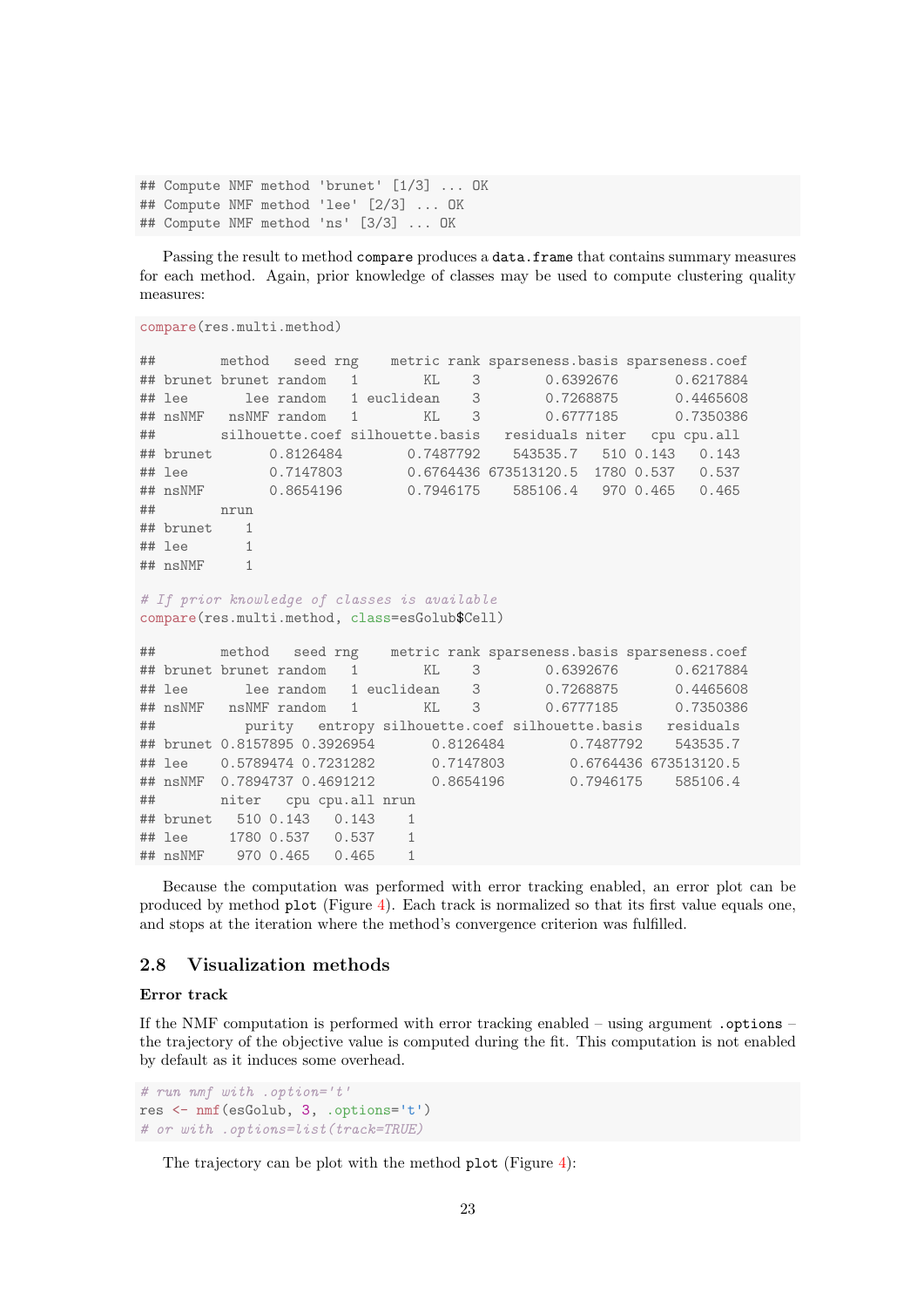

<span id="page-23-1"></span>Figure 4: Error track for a single NMF run (left) and multiple method runs (right)

#### Heatmaps

The methods basismap, coefmap and consensusmap provide an easy way to visualize respectively the resulting basis matrix (i.e. metagenes), mixture coefficient matrix (i.e. metaprofiles) and the consensus matrix, in the case of multiple runs. It produces pre-configured heatmaps based on the function aheatmap, the underlying heatmap engine provided with the package NMF. The default heatmaps produced by these functions are shown in Figures [5](#page-24-2) and [6.](#page-33-0) They can be customized in many different ways (colours, annotations, labels). See the dedicated vignette "NMF: generating heatmaps" or the help pages ?coefmap and ?aheatmap for more information.

An important and unique feature of the function aheatmap, is that it makes it possible to combine several heatmaps on the same plot, using the both standard layout calls  $par(mfrow=...)$ and  $l$ ayout $(\ldots)$ , or grid viewports from grid graphics. The plotting context is automatically internally detected, and a correct behaviour is achieved thanks to the [gridBase](http://cran.r-project.org/package=gridBase) pack-age<sup>[19](#page-23-2)</sup> (Rpackage:gridBase). Examples are provided in the dedicated vignette mentioned above.

The rows of the basis matrix often carry the high dimensionality of the data: genes, loci, pixels, features, etc. . . The function basismap extends the use of argument subsetRow (from aheatmap) to the specification of a feature selection method. In Figure [5](#page-24-2) we simply used subsetRow=TRUE, which subsets the rows using the method described in  $(KimH2007)$ , to only keep the basis-specific features (e.g. the metagene-specific genes). We refer to the relevant help pages ?basismap and ?aheatmap for more details about other possible values for this argument.

In the case of multiple runs the function consensusmap plots the consensus matrix, i.e. the average connectivity matrix across the runs (see results in Figure [6](#page-33-0) for a consensus matrix obtained with 100 runs of Brunet's algorithm on the complete Golub dataset):

# <span id="page-23-0"></span>3 Extending the package

We developed the *NMF* package package with the objective to facilitate the integration of new NMF methods, trying to impose only few requirements on their implementations. All the built-in

<span id="page-23-2"></span><sup>19</sup><http://cran.r-project.org/package=gridBase>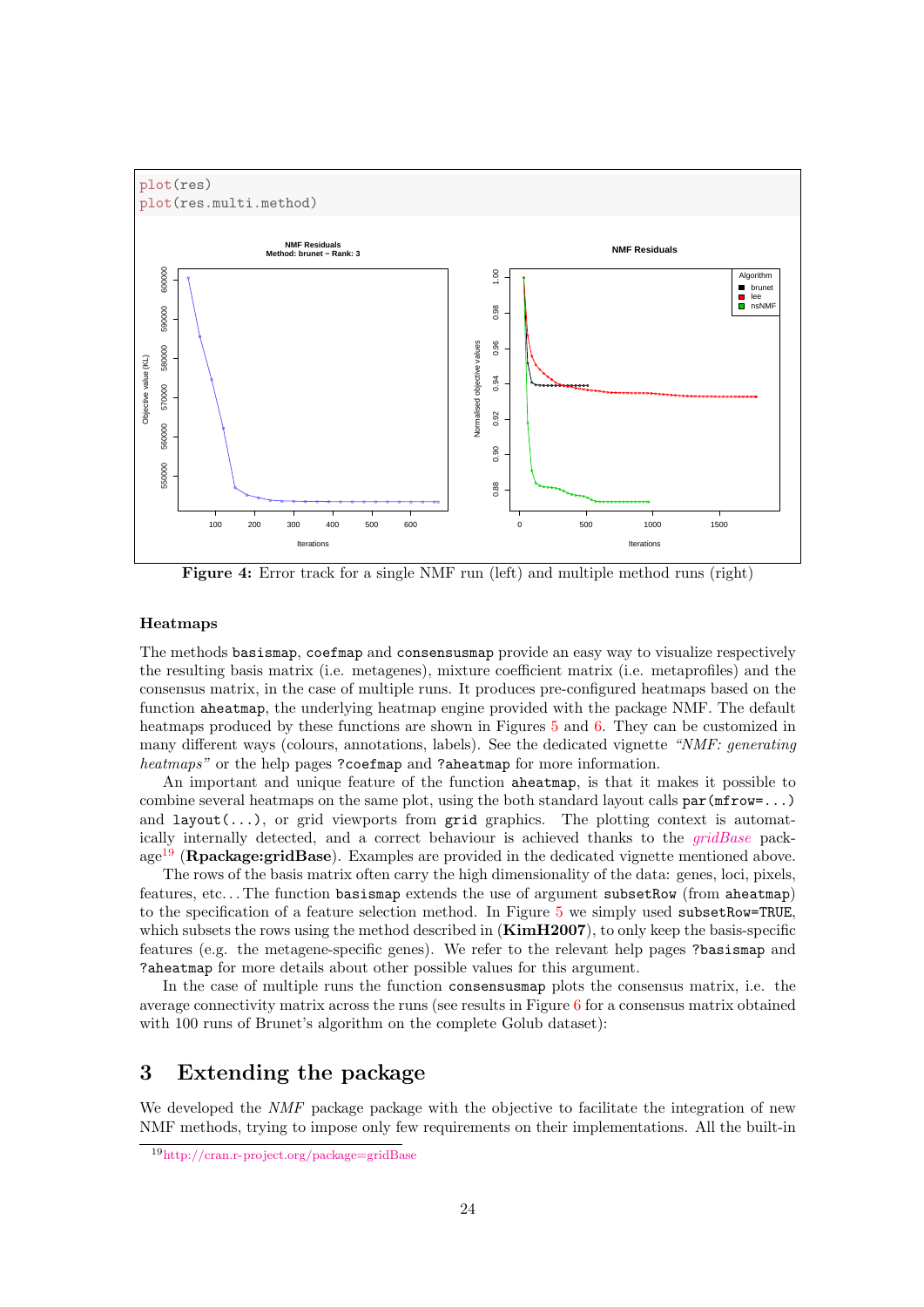

<span id="page-24-2"></span>Figure 5: Heatmap of the basis and the mixture coefficient matrices. The rows of the basis matrix were selected using the default feature selection method – described in  $(KimH2007)$ .

algorithms and seeding methods are implemented as strategies that are called from within the main interface method nmf.

The user can define new strategies and those are handled in exactly the same way as the built-in ones, benefiting from the same utility functions to interpret the results and assess their performance.

### <span id="page-24-0"></span>3.1 Custom algorithm

#### <span id="page-24-1"></span>3.1.1 Using a custom algorithm

To define a strategy, the user needs to provide a function that implements the complete algotihm. It must be of the form:

```
my.algorithms \leftarrow function(x, seed, param.1, param.2)# do something with starting point
        # . . .
        # return updated starting point
        return(seed)
}
```
Where:

target is a matrix;

start is an object that inherits from class NMF. This S4 class is used to handle NMF models (matrices W and H, objective function, etc. . . );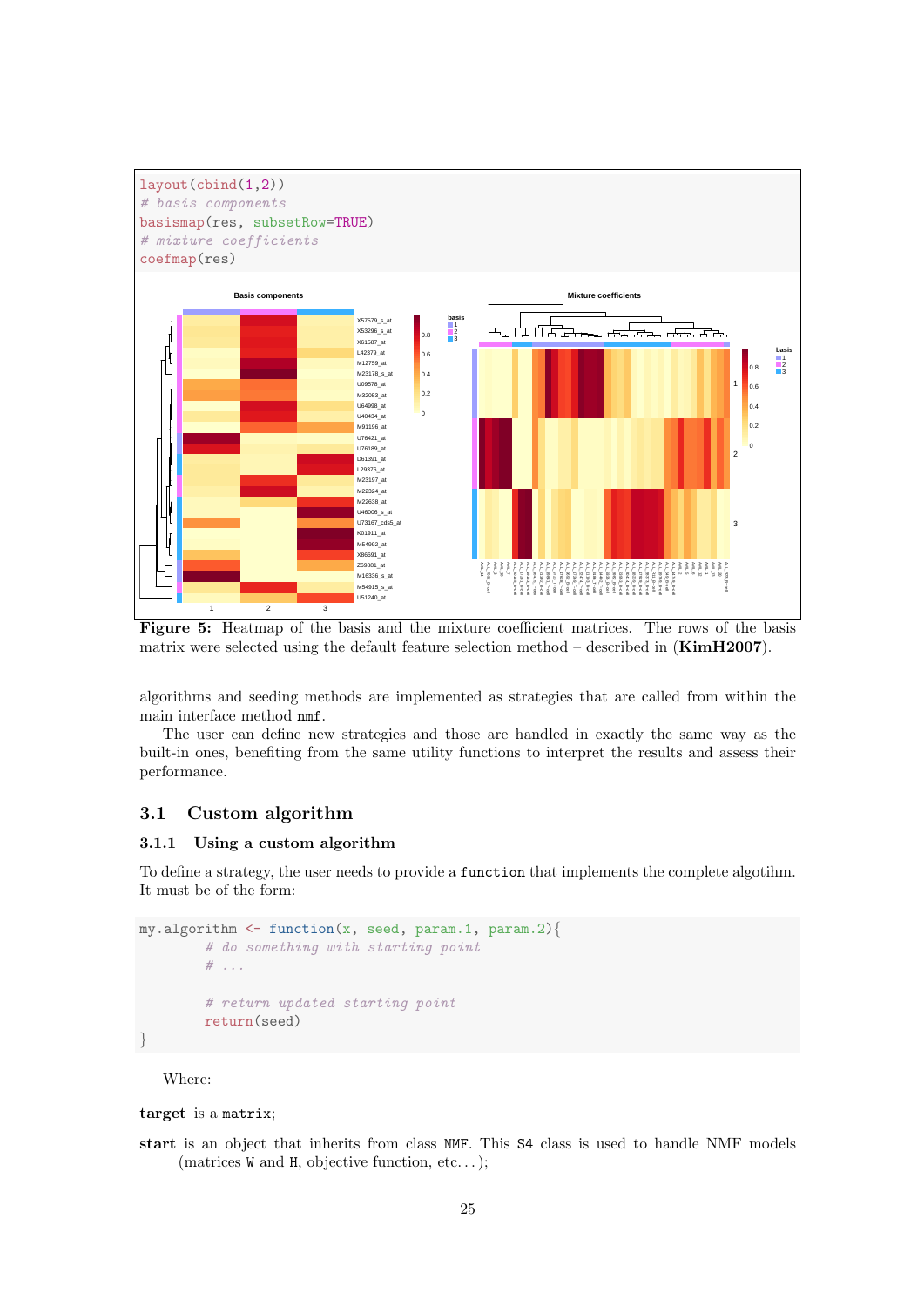param.1, param.2 are extra parameters specific to the algorithms;

The function must return an object that inherits from class NMF. For example:

```
my.algorithms \leftarrow function(x, seed, scale.factor=1)# do something with starting point
        # ...
        # for example:
        # 1. compute principal components
        pca \leq prcomp(t(x), retx=TRUE)
        # 2. use the absolute values of the first PCs for the metagenes
        # Note: the factorization rank is stored in object 'start'
        factorization.rank <- nbasis(seed)
        basis(seed) <- abs(pca$rotation[,1:factorization.rank])
        # use the rotated matrix to get the mixture coefficient
        # use a scaling factor (just to illustrate the use of extra parameters)
        coef(seed) <- t(abs(pca$x[,1:factorization.rank])) / scale.factor
        # return updated data
        return(seed)
}
```
To use the new method within the package framework, one pass  $my$ . algorithm to main interface nmf via argument method. Here we apply the algorithm to some matrix V randomly generated:

```
n <- 50; r <- 3; p <- 20
V <-syntheticNMF(n, r, p)
nmf(V, 3, my.algorithm, scale.factor=10)
## <Object of class: NMFfit>
## # Model:
## <Object of class:NMFstd>
## features: 50
## basis/rank: 3
## samples: 20
## # Details:
## algorithm: nmf_1e6e397241bb
## seed: random
## RNG: 403L, 172L, ..., 1280296329L [f11f4336959dbb0d633a75745dda3b35]
## distance metric: 'euclidean'
## residuals: 567.144
## parameters: scale.factor=10
## Timing:
## user system elapsed
## 0.015 0.000 0.015
```
#### <span id="page-25-0"></span>3.1.2 Using a custom distance measure

The default distance measure is based on the euclidean distance. If the algorithm is based on another distance measure, this one can be specified in argument objective, either as a character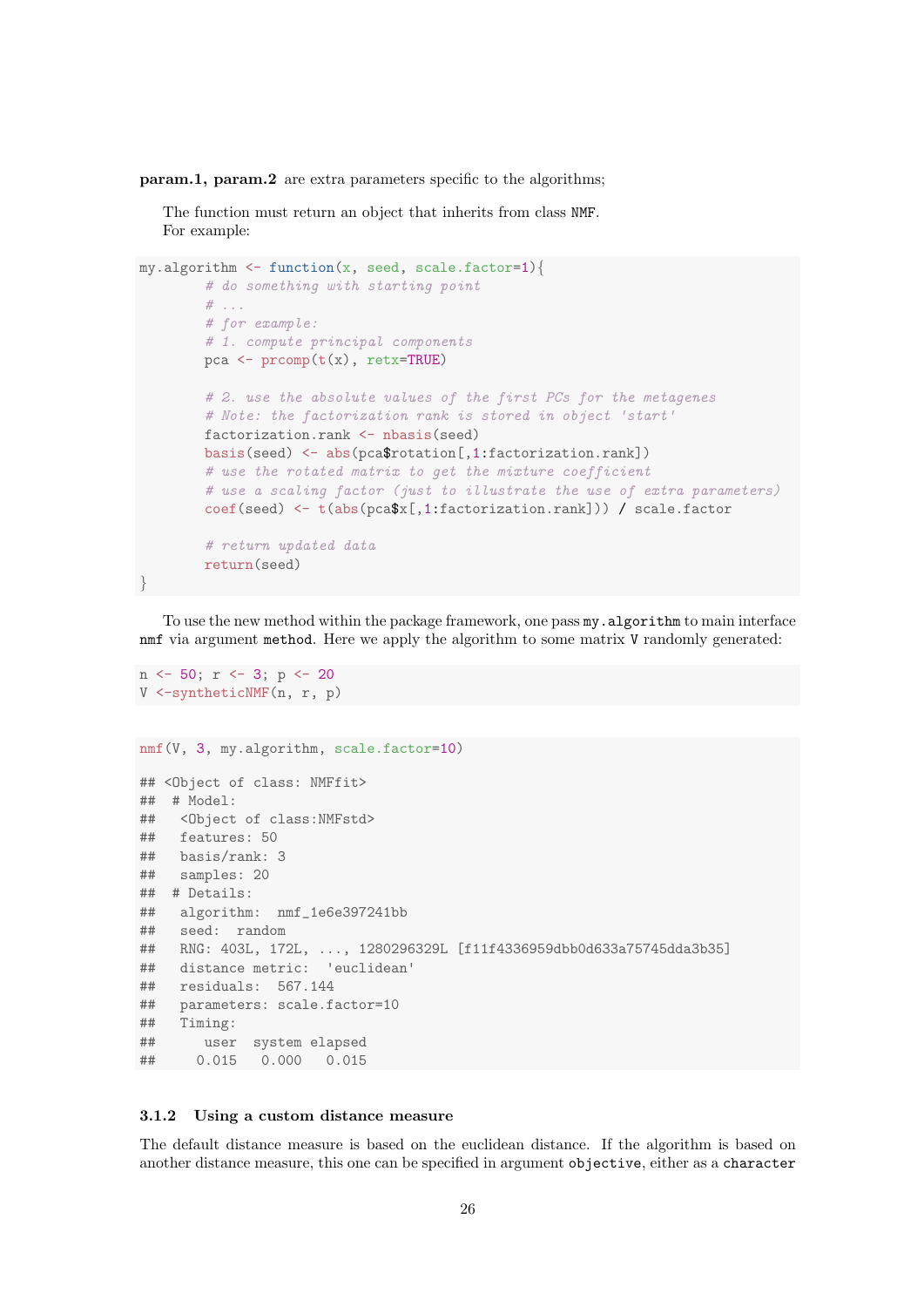string corresponding to a built-in objective function, or a custom function definition<sup>[20](#page-26-1)</sup>:

```
# based on Kullback-Leibler divergence
nmf(V, 3, my.algorithm, scale.factor=10, objective='KL')
## <Object of class: NMFfit>
## # Model:
## <Object of class:NMFstd>
## features: 50
## basis/rank: 3
## samples: 20
## # Details:
## algorithm: nmf_1e6e103e343c
## seed: random
## RNG: 403L, 382L, ..., 1280296329L [40c9d89082672b624bf61a9723044992]
## distance metric: 'KL'
## residuals: 1503.235
## parameters: scale.factor=10
## Timing:
## user system elapsed
## 0.008 0.000 0.009
# based on custom distance metric
nmf(V, 3, my.algorithm, scale.factor=10
       , objective=function(model, target, ...){
           ( sum( (target-fitted(model))^4 ) )^{1/4}
               }
)
## <Object of class: NMFfit>
## # Model:
## <Object of class:NMFstd>
## features: 50
## basis/rank: 3
## samples: 20
## # Details:
## algorithm: nmf_1e6e28fc5b8c
## seed: random
## RNG: 403L, 592L, ..., 1280296329L [b2ca9850bf32b6d9a03f59dd36a3bba9]
## distance metric: <function>
## residuals: 9.167863
## parameters: scale.factor=10
## Timing:
## user system elapsed
## 0.006 0.000 0.006
```
#### <span id="page-26-0"></span>3.1.3 Defining algorithms for mixed sign data

All the algorithms implemented in the NMF package package assume that the input data is nonnegative. However, some methods exist in the litterature that work with relaxed constraints, where the input data and one of the matrix factors  $(W \text{ or } H)$  are allowed to have negative entries (eg. semi-NMF (Ding2010; Roux2008)). Strictly speaking these methods do not fall into the

<span id="page-26-1"></span><sup>20</sup>Note that from version 0.8, the arguments for custom objective functions have been swapped: (1) the current NMF model, (2) the target matrix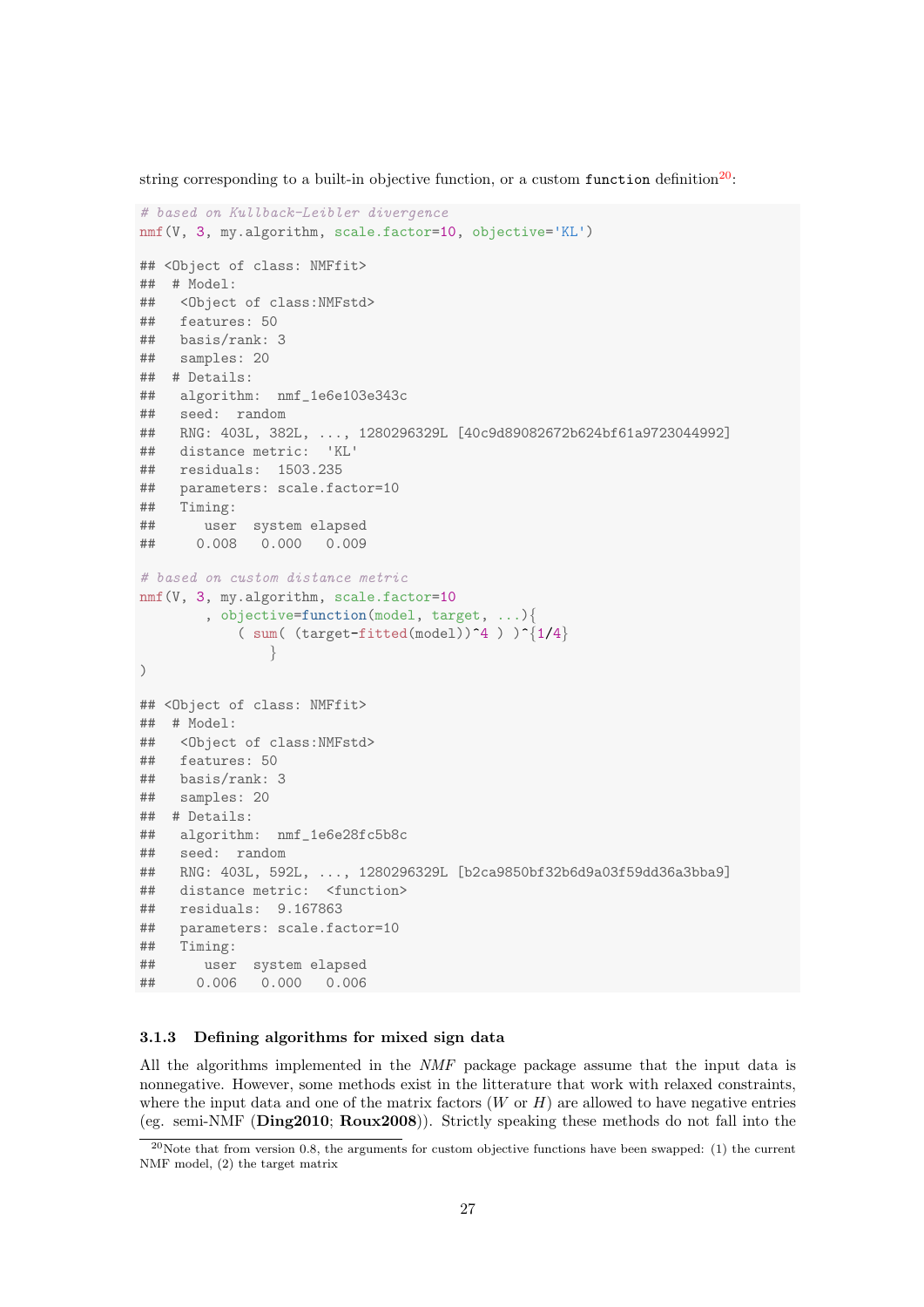NMF category, but still solve constrained matrix factorization problems, and could be considered as NMF methods when applied to non-negative data. Moreover, we received user requests to enable the development of semi-NMF type methods within the package's framework. Therefore, we designed the *NMF* package package so that such algorithms – that handle negative data – can be integrated. This section documents how to do it.

By default, as a safe-guard, the sign of the input data is checked before running any method, so that the  $n$ m ffunction throws an error if applied to data that contain negative entries  $21$ . To extend the capabilities of the NMF package package in handling negative data, and plug mixed sign NMF methods into the framework, the user needs to specify the argument mixed=TRUE in the call to the nmf function. This will skip the sign check of the input data and let the custom algorithm perform the factorization.

As an example, we reuse the previously defined custom algorithm<sup>[22](#page-27-2)</sup>:

```
# put some negative input data
V.neg \leftarrow V; V.neg[1,] \leftarrow -1;# this generates an error
try( nmf(V.neg, 3, my.algorithm, scale.factor=10) )
## Error: NMF::nmf - Input matrix x contains some negative entries.
# this runs my.algorithm without error
nmf(V.neg, 3, my.algorithm, mixed=TRUE, scale.factor=10)
## <Object of class: NMFfit>
## # Model:
## <Object of class:NMFstd>
## features: 50
## basis/rank: 3
## samples: 20
## # Details:
## algorithm: nmf_1e6e4d51b6d2
## seed: random
## RNG: 403L, 178L, ..., -818492466L [d8c5d857673ef895e42fdb30f26b009f]
## distance metric: 'euclidean'
## residuals: 564.9703
## parameters: scale.factor=10
## Timing:
## user system elapsed
## 0.005 0.000 0.005
```
#### <span id="page-27-0"></span>3.1.4 Specifying the NMF model

If not specified in the call, the NMF model that is used is the standard one, as defined in Equation [\(1\)](#page-2-4). However, some NMF algorithms have different underlying models, such as non-smooth NMF (Pascual-Montano2006) which uses an extra matrix factor that introduces an extra parameter, and change the way the target matrix is approximated.

The NMF models are defined as S4 classes that extends class NMF. All the available models can be retreived calling the nmfModel() function with no argument:

<span id="page-27-1"></span> $21$ Note that on the other side, the sign of the factors returned by the algorithms is never checked, so that one can always return factors with negative entries.

<span id="page-27-2"></span> $^{22}$ As it is defined here, the custom algorithm still returns nonnegative factors, which would not be desirable in a real example, as one would not be able to closely fit the negative entries.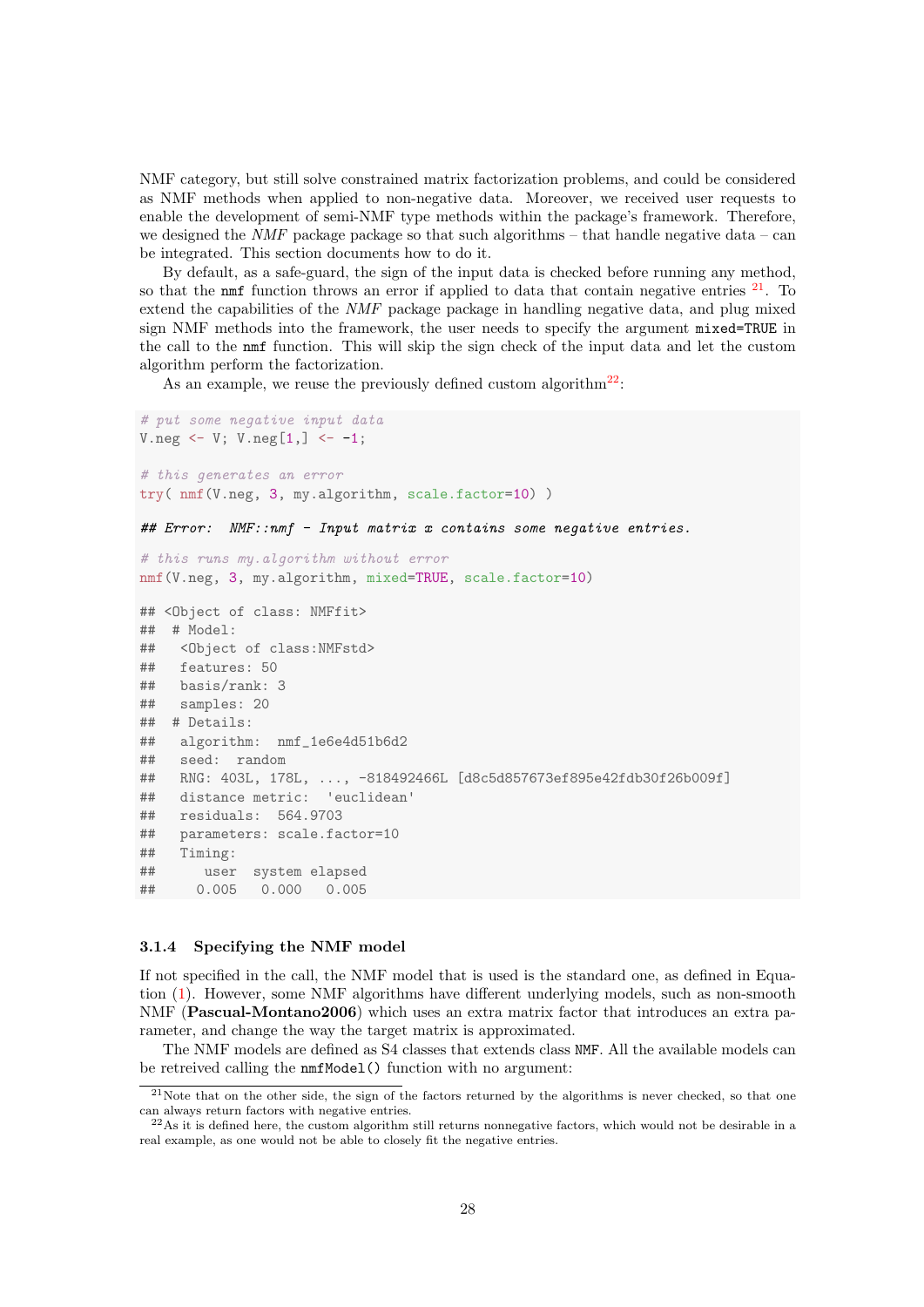```
nmfModel()
## <Object of class:NMFstd>
## features: 0
## basis/rank: 0
## samples: 0
```
One can specify the NMF model to use with a custom algorithm, using argument model. Here we first adapt a bit the custom algorithm, to justify and illustrate the use of a different model. We use model NMFOffset (Badea2008), that includes an offset to take into account genes that have constant expression levels accross the samples:

```
my.algorithms.offset \leftarrow function(x, seed, scale.factor=1)# do something with starting point
        # . . .
        # for example:
        # 1. compute principal components
        pca \leq prcomp(t(x), retx=TRUE)
        # retrieve the model being estimated
        data.model <- fit(seed)
        # 2. use the absolute values of the first PCs for the metagenes
        # Note: the factorization rank is stored in object 'start'
        factorization.rank <- nbasis(data.model)
        basis(data.model) <- abs(pca$rotation[,1:factorization.rank])
        # use the rotated matrix to get the mixture coefficient
        # use a scaling factor (just to illustrate the use of extra parameters)
        coef(data.model) <- t(abs(pca$x[,1:factorization.rank])) / scale.factor
        # 3. Compute the offset as the mean expression
        data.model@offset <- rowMeans(x)
        # return updated data
        fit(seed) <- data.model
        seed
}
```
Then run the algorithm specifying it needs model NMFOffset:

```
# run custom algorithm with NMF model with offset
nmf(V, 3, my.algorithm.offset, model='NMFOffset', scale.factor=10)
## <Object of class: NMFfit>
## # Model:
## <Object of class:NMFOffset>
## features: 50
## basis/rank: 3
## samples: 20
## offset: [ 0.7753207 0.7219773 0.3147832 1.049475 1.107358 ... ]
## # Details:
## algorithm: nmf_1e6e79838b5f
## seed: random
## RNG: 403L, 388L, ..., -818492466L [ba905d5003280d7b56582b321f3281ac]
```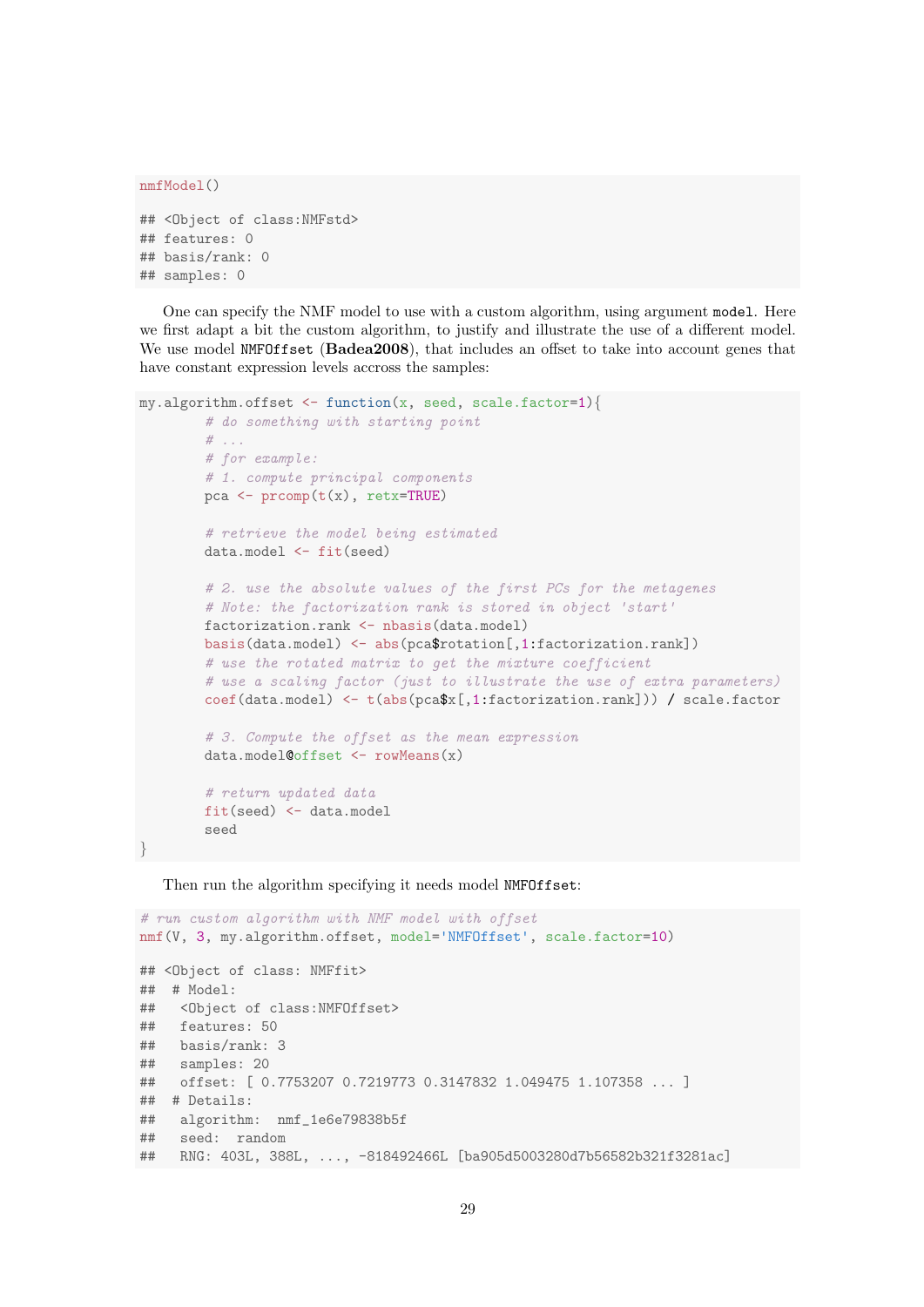```
## distance metric: 'euclidean'
## residuals: 347.0732
## parameters: scale.factor=10
## Timing:
## user system elapsed
## 0.006 0.000 0.006
```
# <span id="page-29-0"></span>3.2 Custom seeding method

The user can also define custom seeding method as a function of the form:

```
# start: object of class NMF
# target: the target matrix
my.seeding.method <- function(model, target){
         # use only the largest columns for W
         w.\text{cols} \leftarrow \text{apply}(\text{target}, 2, \text{function}(x) \text{ sqrt}(\text{sum}(x^2)))basis(model) <- target[,order(w.cols)[1:nbasis(model)]]
         # initialize H randomly
         coef(model) <- matrix(runif(nbasis(model)*ncol(target))
                                                       , nbasis(model), ncol(target))
         # return updated object
         return(model)
}
```
To use the new seeding method:

```
nmf(V, 3, 'snmf/r', seed=my.seeding.method)
## <Object of class: NMFfit>
## # Model:
## <Object of class:NMFstd>
## features: 50
## basis/rank: 3
## samples: 20
## # Details:
## algorithm: snmf/r
## seed: NMF.seed.1e6e28bdd15f
## RNG: 403L, 24L, ..., -1308220775L [1d3a94aa2d7b0646ecb06c2434029097]
## distance metric: <function>
## residuals: 205.251
## Iterations: 65
## Timing:
## user system elapsed
## 0.254 0.252 0.184
```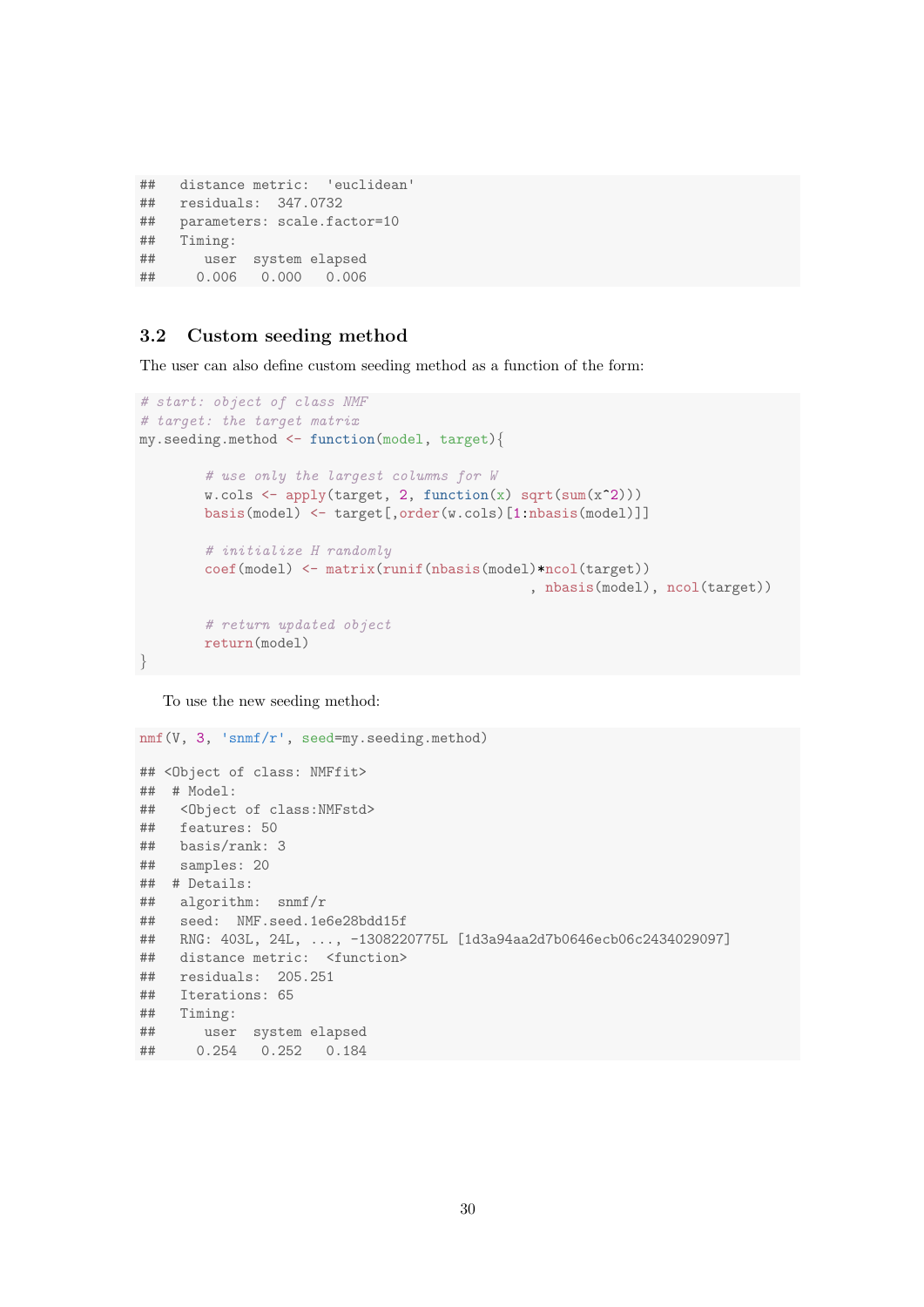# <span id="page-30-0"></span>4 Advanced usage

### <span id="page-30-1"></span>4.1 Package specific options

The package specific options can be retieved or changed using the nmf.getOption and nmf.options functions. These behave similarly as the getOption and  $nmf$  options base functions:

```
#show default algorithm and seeding method
nmf.options('default.algorithm', 'default.seed')
## $default.algorithm
## [1] "brunet"
##
## $default.seed
## [1] "random"
# retrieve a single option
nmf.getOption('default.seed')
## [1] "random"
## # All options
## nmf.options()
```
Currently the following options are available:

- cores Default number of cores to use to perform parallel NMF computations. Note that this option is effectively used only if the global option 'cores' is not set. Moreover, the number of cores can also be set at runtime, in the call to nmf, via arguments .pbackend or .options (see nmf for more details).
- default.algorithm Default NMF algorithm used by the nmf function when argument method is missing. The value should the key of one of the registered NMF algorithms or a valid specification of an NMF algorithm. See ?nmfAlgorithm.
- default.seed Default seeding method used by the nmf function when argument seed is missing. The value should the key of one of the registered seeding methods or a vallid specification of a seeding method. See ?nmfSeed.
- track Toggle default residual tracking. When TRUE, the nmf function compute and store the residual track in the result – if not otherwise specified in argument .options. Note that tracking may significantly slow down the computations.
- track.interval Number of iterations between two points in the residual track. This option is relevant only when residual tracking is enabled. See ?nmf.

error.track this is a symbolic link to option track for backward compatibility.

pbackend Default loop/parallel foreach backend used by the nmf function when argument .pbackend is missing. Currently the following values are supported: 'par' for multicore, 'seq' for sequential, NA for standard sapply (i.e. do not use a foreach loop), NULL for using the currently registered foreach backend.

parallel.backend this is a symbolic link to option pbackend for backward compatibility.

gc Interval/frequency (in number of runs) at which garbage collection is performed.

verbose Default level of verbosity.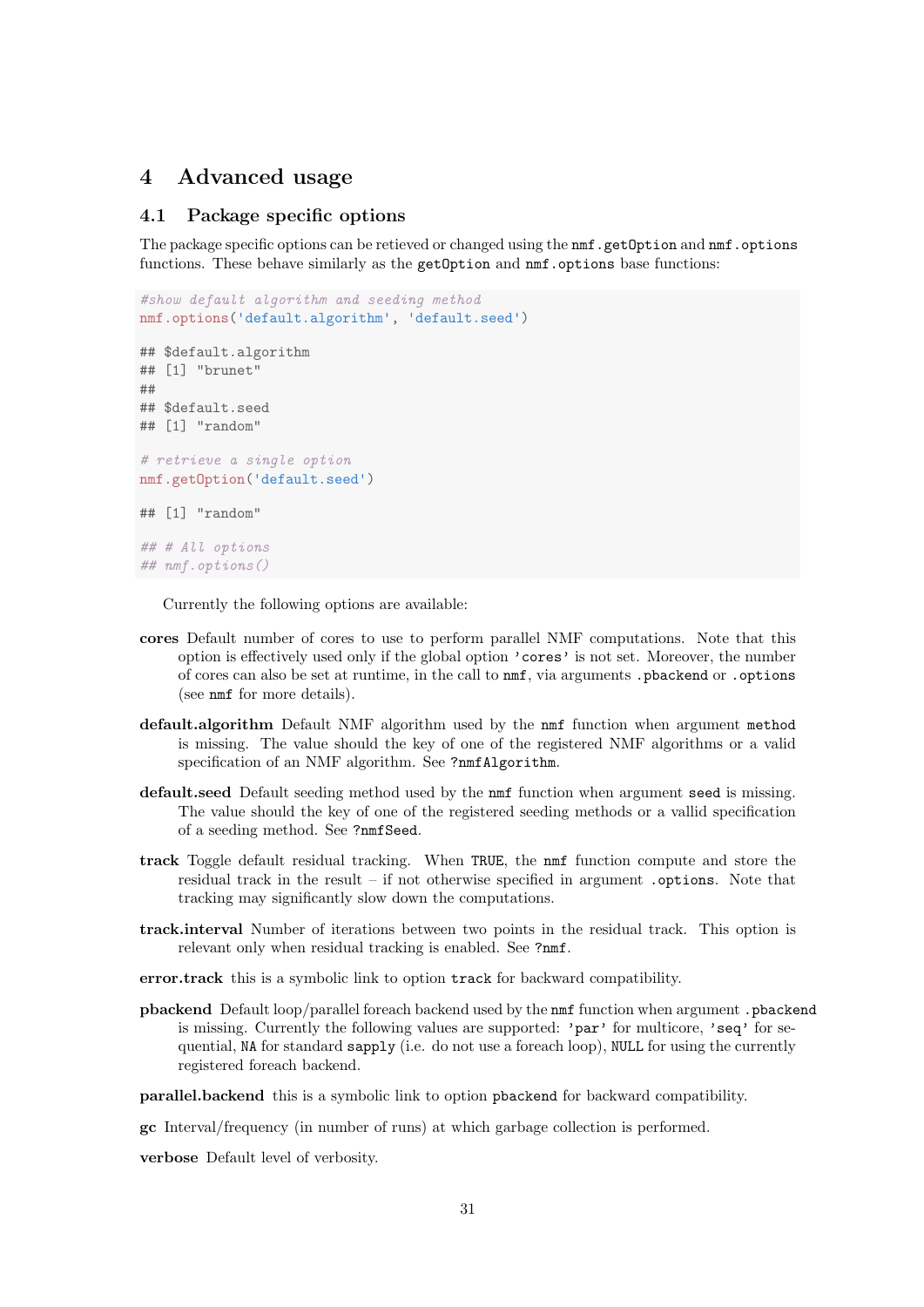- debug Toogles debug mode. In this mode the console output may be very very messy, and is aimed at debugging only.
- maxIter Default maximum number of iteration to use (default NULL). This option is for internal/technical usage only, to globally speed up examples or tests of NMF algorithms. To be used with care at one's own risk... It is documented here so that advanced users are aware of its existence, and can avoid possible conflict with their own custom options.

The default/current values of each options can be displayed using the function nmf.printOptions:

nmf.printOptions()

```
## <Package specific options: package:NMF>
## Registered: FALSE
## Options:
## List of 13
## $ default.algorithm: chr "brunet"
## $ default.seed : chr "random"
                  :Class 'option_symlink' chr "track"
## $ track : logi FALSE
## $ track.interval : num 30
## $ gc : num 50
## $ parallel.backend :Class 'option_symlink' chr "pbackend"
## $ pbackend : chr "par"
## $ verbose : logi FALSE
## $ debug : logi FALSE
## $ grid.patch : logi FALSE
## $ shared.memory : logi TRUE
## $ cores : num 2
## Defaults:
## List of 12
## $ default.algorithm: chr "brunet"
## $ default.seed : chr "random"
                  :Class 'option_symlink' chr "track"
## $ track : logi FALSE
## $ track.interval : num 30
## $ gc : num 50
## $ parallel.backend :Class 'option_symlink' chr "pbackend"
## $ pbackend : chr "par"
## $ verbose : logi FALSE
## $ debug : logi FALSE
## $ grid.patch : logi FALSE
## $ shared.memory : logi TRUE
```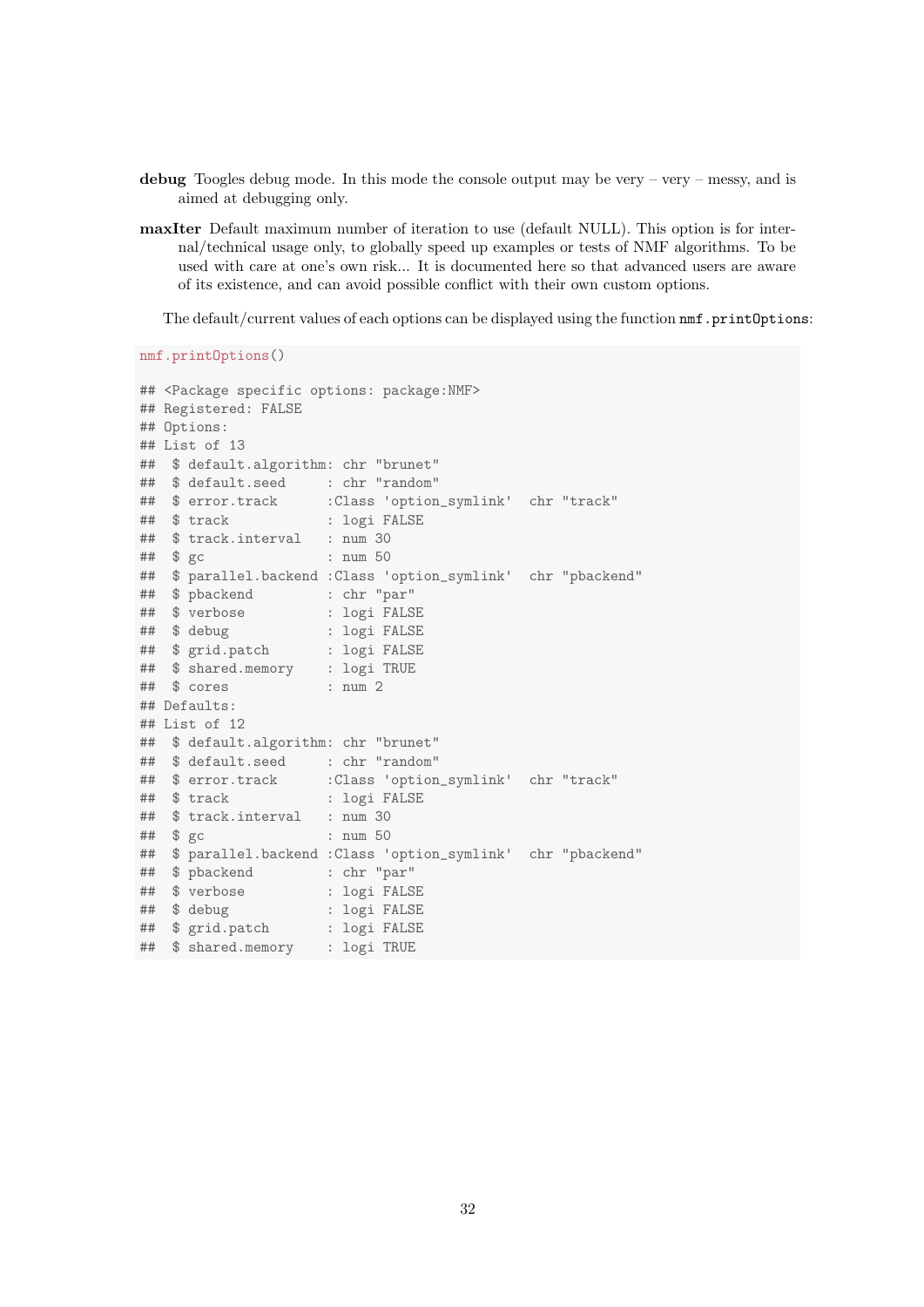# <span id="page-32-0"></span>5 Session Info

- R version 3.3.3 (2017-03-06), x86\_64-pc-linux-gnu
- Locale: LC\_CTYPE=en\_US.UTF-8, LC\_NUMERIC=C, LC\_TIME=de\_BE.UTF-8, LC\_COLLATE=en\_US.UTF-8, LC\_MONETARY=de\_BE.UTF-8, LC\_MESSAGES=en\_US.UTF-8, LC\_PAPER=de\_BE.UTF-8, LC\_NAME=de\_BE.UTF-8, LC\_ADDRESS=de\_BE.UTF-8, LC\_TELEPHONE=de\_BE.UTF-8, LC\_MEASUREMENT=de\_BE.UTF-8, LC\_IDENTIFICATION=de\_BE.UTF-8
- Base packages: base, datasets, graphics, grDevices, methods, parallel, stats, tools, utils
- Other packages: bigmemory 4.5.33, Biobase 2.34.0, BiocGenerics 0.20.0, cluster 2.0.6, doParallel 1.0.11, foreach 1.4.3, iterators 1.0.8, knitr 1.17, NMF 0.20.6, pkgmaker 0.22, RColorBrewer 1.1-2, registry 0.3, rj 2.1.0-13, rngtools 1.2.4, synchronicity 1.3.2, xtable 1.8-2
- Loaded via a namespace (and not attached): bigmemory.sri 0.1.3, codetools 0.2-15, colorspace 1.3-2, compiler 3.3.3, digest 0.6.15, evaluate 0.10.1, ggplot2 2.2.1, grid 3.3.3, gridBase  $0.4$ -7, gtable  $0.2.0$ , highr  $0.6$ , labeling  $0.3$ , lazyeval  $0.2.1$ , magrittr  $1.5$ , munsell 0.4.3, plyr 1.8.4, Rcpp 0.12.15, reshape2 1.4.2, rj.gd 2.1.0-2, rlang 0.1.2, scales 0.5.0, stringi 1.1.5, stringr 1.2.0, tibble 1.3.4, uuid 0.1-2